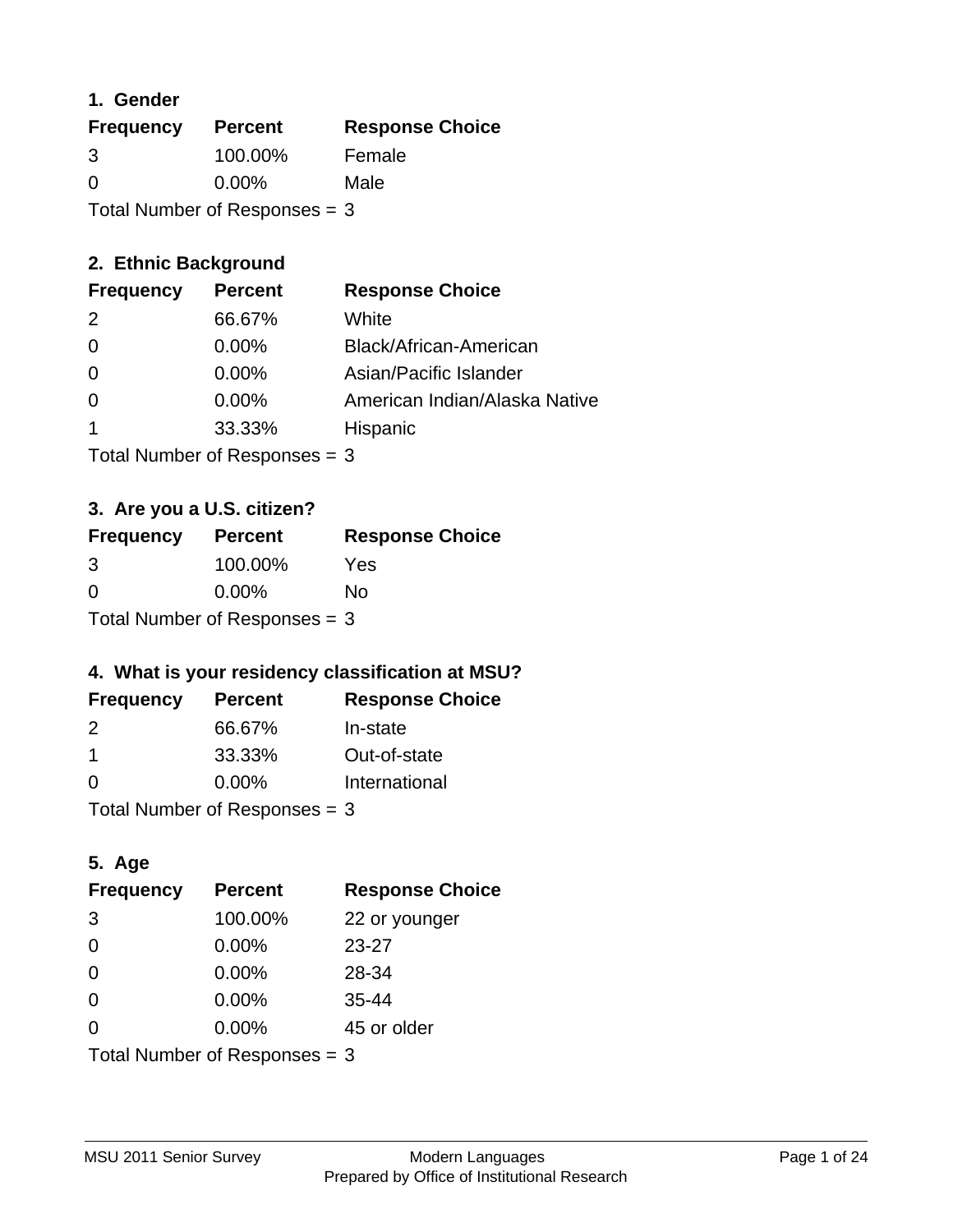**6. Has either of your parents received a bachelor's degree?**

| <b>Frequency</b> | <b>Percent</b>                  | <b>Response Choice</b> |
|------------------|---------------------------------|------------------------|
| $\mathcal{P}$    | 66.67%                          | Yes                    |
|                  | 33.33%                          | No                     |
|                  | Total Number of Responses $=$ 3 |                        |

## **7. Has either of your parents received a degree from Murray State?**

| <b>Frequency</b> | <b>Percent</b> | <b>Response Choice</b> |
|------------------|----------------|------------------------|
| <u>_0</u>        | $0.00\%$       | Yes                    |

| 3 | 100.00% | <b>No</b> |
|---|---------|-----------|
|   |         |           |

Total Number of Responses = 3

## **8. What was your original entry status to MSU?**

| <b>Frequency</b> | <b>Percent</b>             | <b>Response Choice</b>                           |
|------------------|----------------------------|--------------------------------------------------|
| 3                | 100.00%                    | Freshman                                         |
| $\Omega$         | $0.00\%$                   | Transfer from community college/technical school |
| $\Omega$         | $0.00\%$                   | Transfer from 4-yr institution                   |
|                  | Tatal Number of Desperance |                                                  |

Total Number of Responses = 3

### **9. If transfer student, how many credits were transferred?**

| <b>Frequency</b>           | <b>Percent</b> | <b>Response Choice</b> |
|----------------------------|----------------|------------------------|
| -0                         | #DIV/0!        | 12 or fewer            |
| 0                          | #DIV/0!        | $13 - 30$              |
| 0                          | #DIV/0!        | $31 - 60$              |
| $\Omega$                   | #DIV/0!        | Over <sub>60</sub>     |
| Tatal Number of Desperance |                |                        |

Total Number of Responses = 0

# **10. If transfer student, approximately what percent of your University Studies (general education) classes did you take at Murray State?**

| <b>Frequency</b>                | <b>Percent</b> | <b>Response Choice</b> |
|---------------------------------|----------------|------------------------|
| $\Omega$                        | #DIV/0!        | Under 25%              |
| $\overline{0}$                  | #DIV/0!        | 25-49%                 |
| $\Omega$                        | #DIV/0!        | 50-74%                 |
| $\Omega$                        | #DIV/0!        | 75-100%                |
| Total Number of Responses = $0$ |                |                        |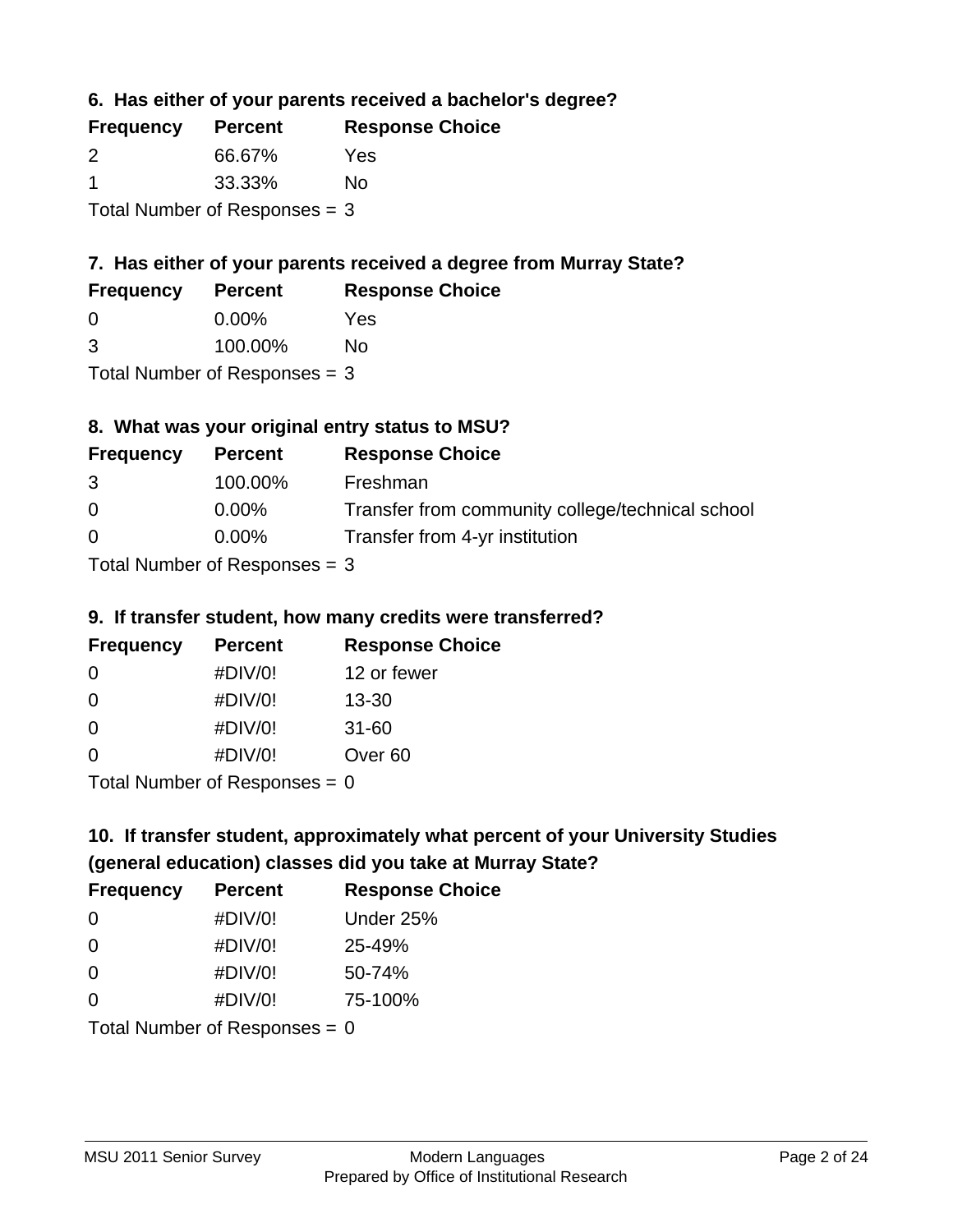### **11. What has been your attendance status at MSU?**

| <b>Frequency</b> | <b>Percent</b>                | <b>Response Choice</b>     |
|------------------|-------------------------------|----------------------------|
| 3                | 100.00%                       | <b>Primarily full-time</b> |
| $\Omega$         | $0.00\%$                      | <b>Primarily part-time</b> |
|                  | Total Number of Responses = 3 |                            |

### **12. In which Residential College are you a member?**

| <b>Frequency</b> | <b>Percent</b> | <b>Response Choice</b>            |
|------------------|----------------|-----------------------------------|
| 0                | 0.00%          | Do not know                       |
| 0                | 0.00%          | <b>Clark College</b>              |
| 0                | 0.00%          | <b>Elizabeth College</b>          |
|                  | 33.33%         | <b>Franklin-Springer Colleges</b> |
| 0                | $0.00\%$       | <b>Hart College</b>               |
| 1                | 33.33%         | <b>Hester College</b>             |
| 0                | $0.00\%$       | <b>Regents College</b>            |
|                  | 33.33%         | <b>Richmond College</b>           |
|                  | $0.00\%$       | <b>White College</b>              |
|                  |                |                                   |

Total Number of Responses = 3

## **13. Have you ever received any type of Financial Aid while at MSU? (Scholarships, grants, work-study, etc.)**

| <b>Frequency</b>                | <b>Percent</b> | <b>Response Choice</b> |
|---------------------------------|----------------|------------------------|
| 3                               | 100.00%        | Yes                    |
| $\Omega$                        | $0.00\%$       | No                     |
| Total Number of Responses $=$ 3 |                |                        |

**14. What degree are you seeking at this time?**

| <b>Frequency</b> | <b>Percent</b>                  | <b>Response Choice</b> |
|------------------|---------------------------------|------------------------|
| -1               | 33.33%                          | Associate              |
| $\mathcal{P}$    | 66.67%                          | <b>Baccalaureate</b>   |
|                  | Total Number of Responses $=$ 3 |                        |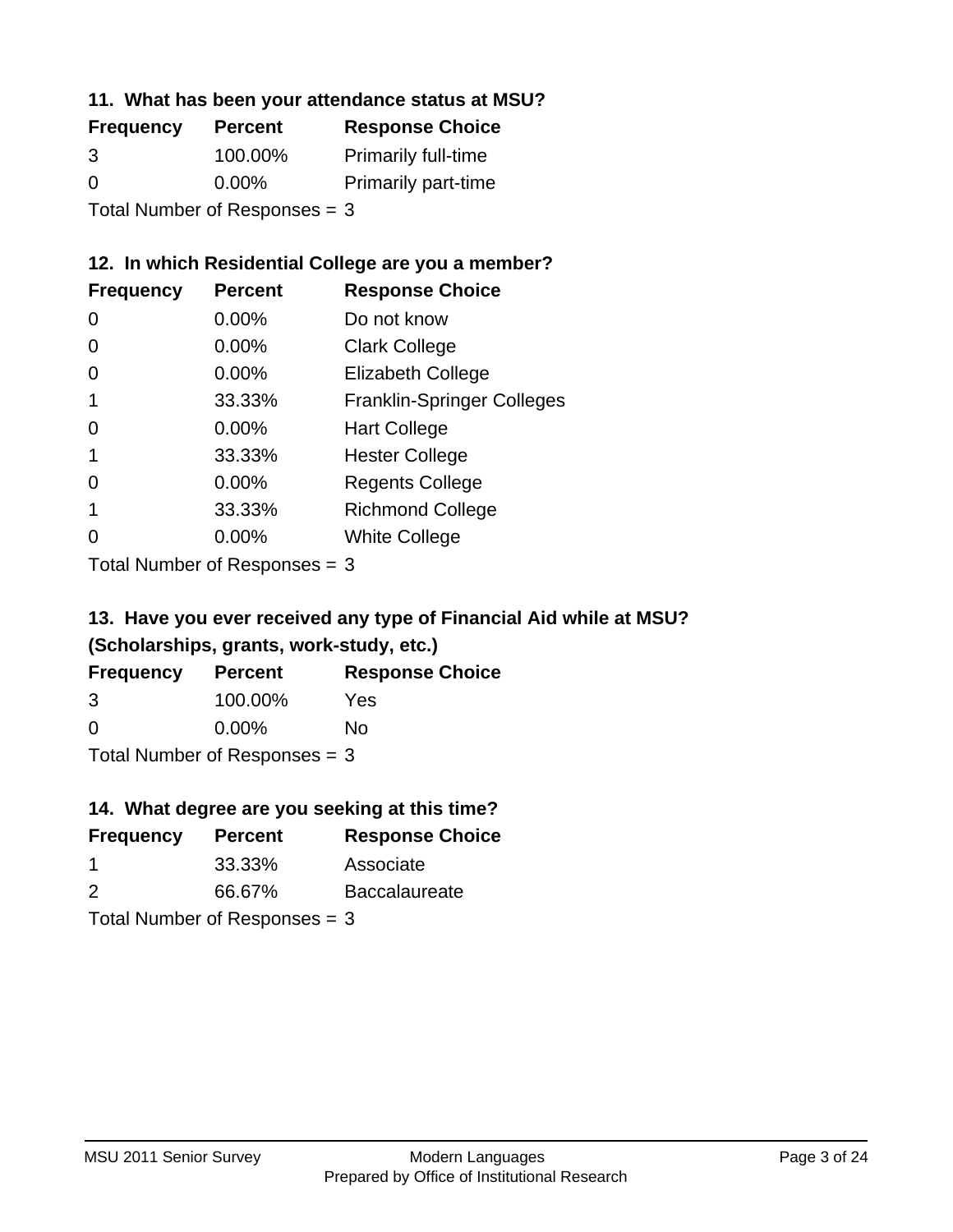**15. How many years will it take you to complete your degree from the point of your initial enrollment in college (including any time at a previous institution)?**

| <b>Frequency</b> | <b>Percent</b> | <b>Response Choice</b> |
|------------------|----------------|------------------------|
| $\Omega$         | 0.00%          | Two                    |
| $\Omega$         | 0.00%          | <b>Three</b>           |
| 2                | 66.67%         | Four                   |
| $\mathbf 1$      | 33.33%         | Five                   |
| $\Omega$         | 0.00%          | <b>Six</b>             |
| 0                | 0.00%          | More than six          |
|                  |                |                        |

Total Number of Responses = 3

#### **16. In what range does your grade point average fall?**

| <b>Frequency</b> | <b>Percent</b> | <b>Response Choice</b> |
|------------------|----------------|------------------------|
| 0                | $0.00\%$       | $2.00 - 2.50$          |
|                  | 33.33%         | $2.51 - 3.00$          |
|                  | 33.33%         | $3.01 - 3.50$          |
|                  | 33.33%         | $3.51 - 4.00$          |
|                  |                |                        |

Total Number of Responses = 3

## **They are used to sort the data, and do not appear in this table Questions 17 and 18 relate to department and program information.**

### **19. For what purpose did you enroll at MSU?**

| <b>Frequency</b>            | <b>Percent</b> | <b>Response Choice</b>                    |
|-----------------------------|----------------|-------------------------------------------|
| 0                           | $0.00\%$       | To receive an associate degree            |
| 3                           | 100.00%        | To receive a baccalaureate degree         |
| $\overline{0}$              | $0.00\%$       | To take a few job related courses         |
| $\Omega$                    | 0.00%          | To transfer to another college/university |
| Total Number of Despasses 2 |                |                                           |

Total Number of Responses = 3

# **20. What is the highest degree you eventually hope to receive?**

| <b>Frequency</b> | <b>Percent</b>             | <b>Response Choice</b> |
|------------------|----------------------------|------------------------|
| 0                | $0.00\%$                   | Associate              |
| 1                | 33.33%                     | <b>Baccalaureate</b>   |
| 2                | 66.67%                     | Graduate               |
| $\Omega$         | $0.00\%$                   | Professional           |
|                  | Total Number of Deepersoon |                        |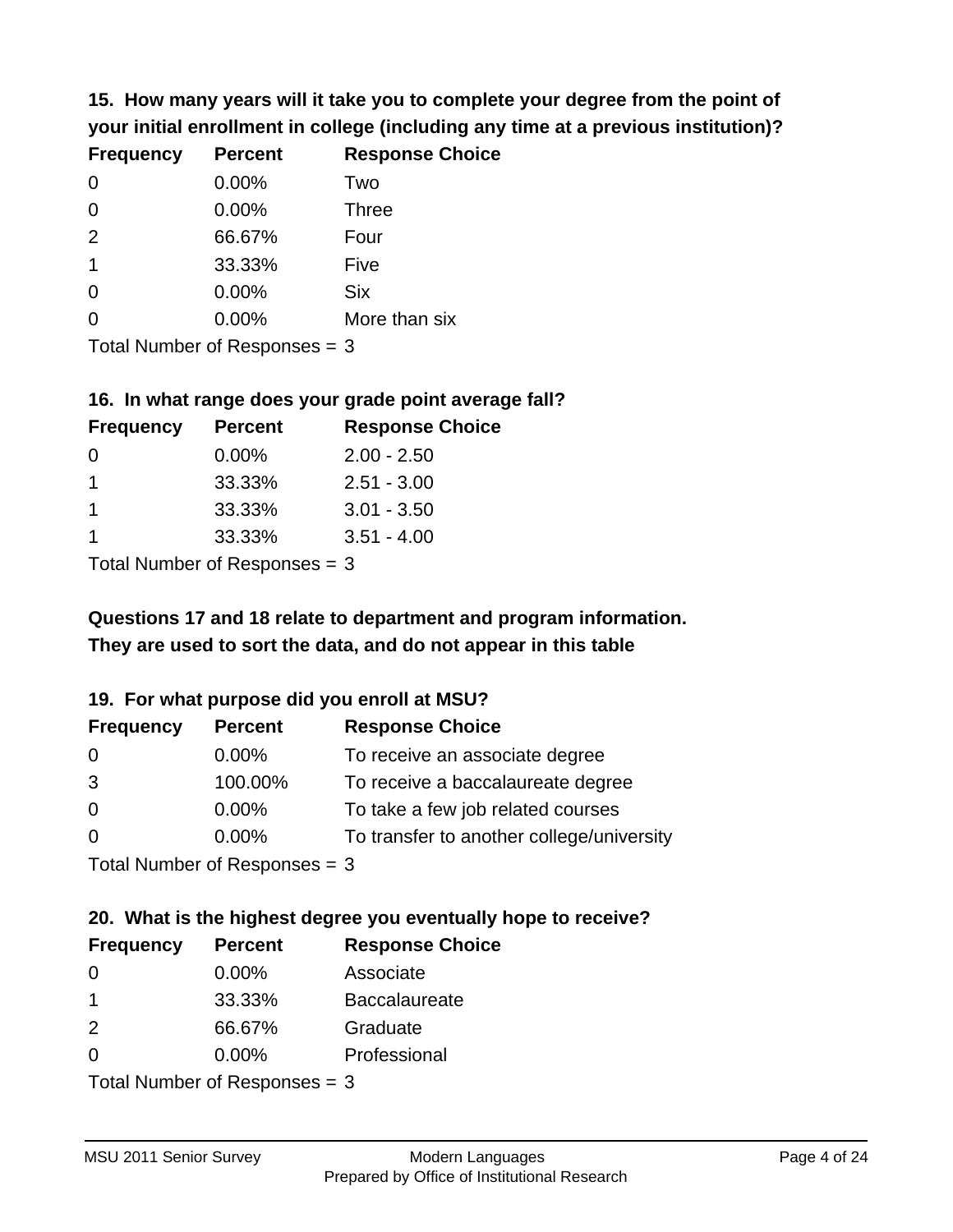### **21. Which best describes your situation?**

| <b>Frequency</b> | <b>Percent</b> | <b>Response Choice</b>               |
|------------------|----------------|--------------------------------------|
|                  | 33.33%         | Did not change major/area            |
|                  | 33.33%         | Did not initially declare major/area |
|                  | 33.33%         | Changed major/area                   |

Total Number of Responses = 3

### **22. While school was in session during the past year, how many hours per week, on average, did you work for pay?**

| <b>Frequency</b> | <b>Percent</b> | <b>Response Choice</b> |
|------------------|----------------|------------------------|
| -1               | 33.33%         | Did not work           |
| $\Omega$         | 0.00%          | Worked 1-10 hrs        |
| $\mathbf 1$      | 33.33%         | Worked 11-20 hrs       |
| $\overline{1}$   | 33.33%         | Worked 21-30 hrs       |
| $\Omega$         | 0.00%          | Worked 31-40 hrs       |
| $\Omega$         | 0.00%          | Worked over 40 hrs     |
|                  |                |                        |

Total Number of Responses = 3

### **23. For the most part, were classes offered at times convenient to you?**

| <b>Frequency</b>                | <b>Percent</b> | <b>Response Choice</b> |
|---------------------------------|----------------|------------------------|
| $\mathcal{P}$                   | 66.67%         | Yes                    |
| -1                              | 33.33%         | Nο                     |
| Total Number of Responses $=$ 3 |                |                        |

### **24. If no, what time would you have preferred?**

| <b>Frequency</b> | <b>Percent</b>                | <b>Response Choice</b> |
|------------------|-------------------------------|------------------------|
| $\Omega$         | $0.00\%$                      | Late afternoon         |
| $\mathbf 1$      | 100.00%                       | Evening                |
| $\Omega$         | $0.00\%$                      | Weekend                |
| $\Omega$         | $0.00\%$                      | During the day         |
|                  | Total Number of Responses = 1 |                        |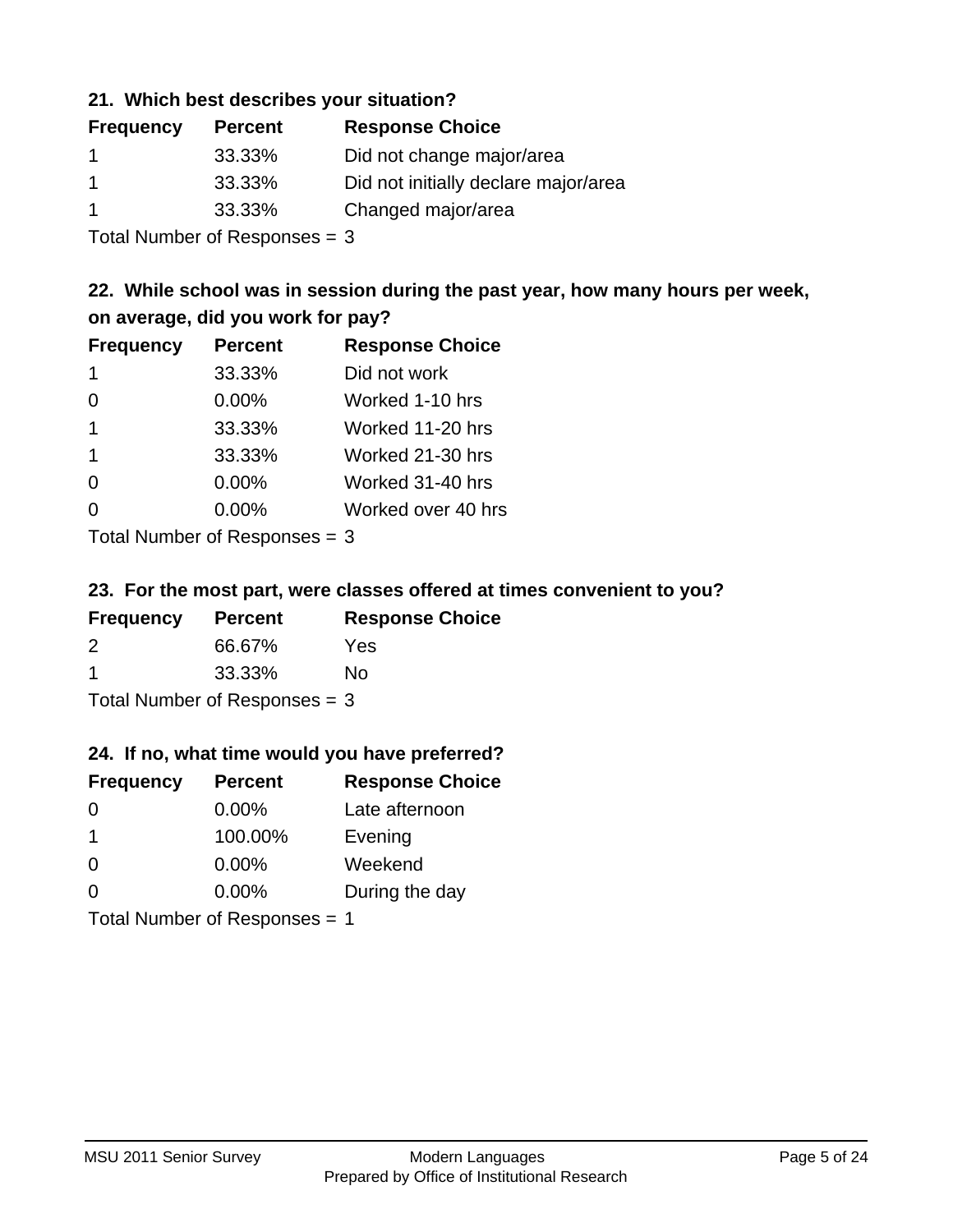### **25. Which best describes the location where you completed the majority of your coursework?**

| <b>Frequency</b>           | <b>Percent</b> | <b>Response Choice</b> |
|----------------------------|----------------|------------------------|
| 3                          | 100.00%        | <b>Murray</b>          |
| $\overline{0}$             | 0.00%          | Paducah                |
| 0                          | 0.00%          | Ft. Campbell           |
| $\overline{0}$             | 0.00%          | Madisonville           |
| $\Omega$                   | 0.00%          | Hopkinsville           |
| 0                          | 0.00%          | Henderson              |
| 0                          | 0.00%          | On the Internet        |
| 0                          | 0.00%          | Other                  |
| Tetal Number of Desperance |                | ⌒                      |

Total Number of Responses = 3

### **26. Did you take any online courses while at Murray State?**

| <b>Frequency</b>                | <b>Percent</b> | <b>Response Choice</b> |  |  |
|---------------------------------|----------------|------------------------|--|--|
| - 0                             | $0.00\%$       | Yes                    |  |  |
| 3                               | 100.00%        | No                     |  |  |
| Total Number of Responses $=$ 3 |                |                        |  |  |

## **27. Did it take you an extra semester or more to complete degree requirements at Murray State?**

| <b>Frequency</b> | <b>Percent</b>            | <b>Response Choice</b> |
|------------------|---------------------------|------------------------|
|                  | 33.33%                    | Yes                    |
| 2                | 66.67%                    | No                     |
|                  | Total Number of Deepensee |                        |

Total Number of Responses = 3

### **28. If yes, why did it take you an extra semester or more?**

| <b>Frequency</b> | <b>Percent</b>                  | <b>Response Choice</b>                                       |
|------------------|---------------------------------|--------------------------------------------------------------|
| $\mathbf{1}$     | 50.00%                          | Work obligation limited my enrollment.                       |
| $\mathbf 0$      | $0.00\%$                        | Family obligations limited my enrollment.                    |
| $\mathbf 0$      | $0.00\%$                        | Tuition and other costs of attendance limited my enrollment. |
| $\mathbf{1}$     | 50.00%                          | A decision to change majors added to my requirements.        |
| $\mathbf 0$      | $0.00\%$                        | A required course or courses were not offered.               |
| $\overline{0}$   | $0.00\%$                        | Credits were lost transferring to Murray State.              |
| $\Omega$         | $0.00\%$                        | Other                                                        |
|                  | Total Number of Responses $= 2$ |                                                              |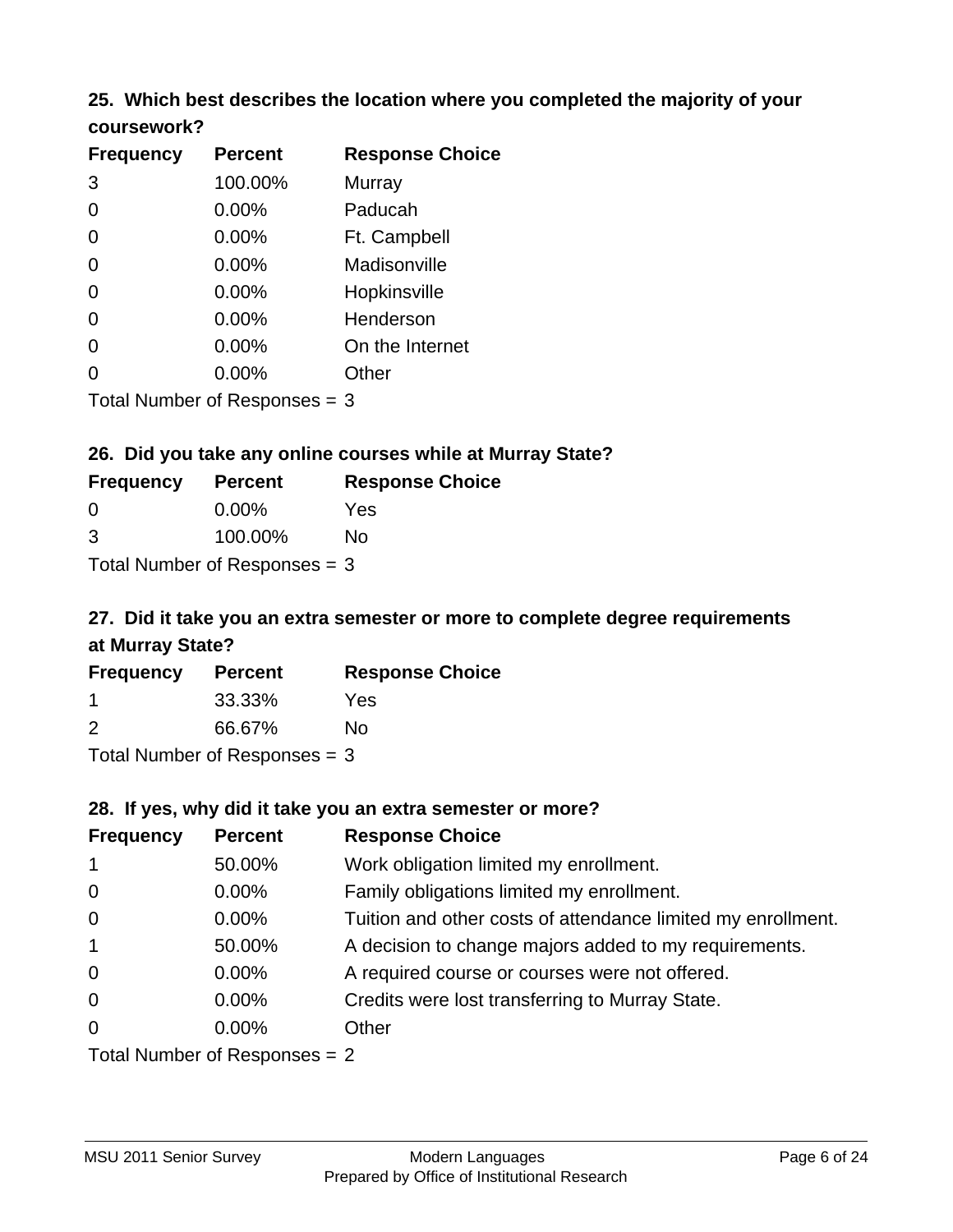## **29. Did you have trouble getting any course(s) you needed while at Murray State?**

| <b>Frequency</b>                | <b>Percent</b> | <b>Response Choice</b> |  |  |
|---------------------------------|----------------|------------------------|--|--|
|                                 | 33.33%         | Yes                    |  |  |
| -1                              | 33.33%         | Nο                     |  |  |
| Total Number of Responses $= 2$ |                |                        |  |  |

### **30. If yes, why did you have trouble getting the course?**

| <b>Frequency</b> | <b>Percent</b> | <b>Response Choice</b>                                |
|------------------|----------------|-------------------------------------------------------|
| $\overline{1}$   | 50.00%         | Not offered the semester I needed it.                 |
| $\overline{0}$   | $0.00\%$       | Not offered at hours convenient to my work schedule.  |
| $\overline{1}$   | 50.00%         | Not offered at hours suitable for my school schedule. |
| $\overline{0}$   | $0.00\%$       | All course sections were closed.                      |
| $\overline{0}$   | $0.00\%$       | I was unaware of the prerequisites for the course.    |
|                  |                |                                                       |

Total Number of Responses = 2

## **31. Which statement best describes your experience with off-campus coop/internship?**

| <b>Frequency</b> | <b>Percent</b>               | <b>Response Choice</b>             |
|------------------|------------------------------|------------------------------------|
| 3                | 100.00%                      | Cannot judge, I did not have one.  |
| $\Omega$         | 0.00%                        | My experience was very valuable.   |
| $\Omega$         | $0.00\%$                     | My experience was valuable.        |
| $\Omega$         | 0.00%                        | My experience was of little value. |
| $\Omega$         | 0.00%                        | My experience was of no value.     |
|                  | $T$ and Number of Decomposed |                                    |

Total Number of Responses = 3

# **32. Which statement best describes your experience with on-campus faculty-directed research, scholarly, or creative project?**

| <b>Frequency</b>        | <b>Percent</b>             | <b>Response Choice</b>             |
|-------------------------|----------------------------|------------------------------------|
| $\mathbf 1$             | 33.33%                     | Cannot judge; I did not have one.  |
| $\overline{\mathbf{1}}$ | 33.33%                     | My experience was very valuable.   |
| $\mathbf 1$             | 33.33%                     | My experience was valuable.        |
| $\Omega$                | $0.00\%$                   | My experience was of little value. |
| $\Omega$                | $0.00\%$                   | My experience was of no value.     |
|                         | Tatal Number of Desperance |                                    |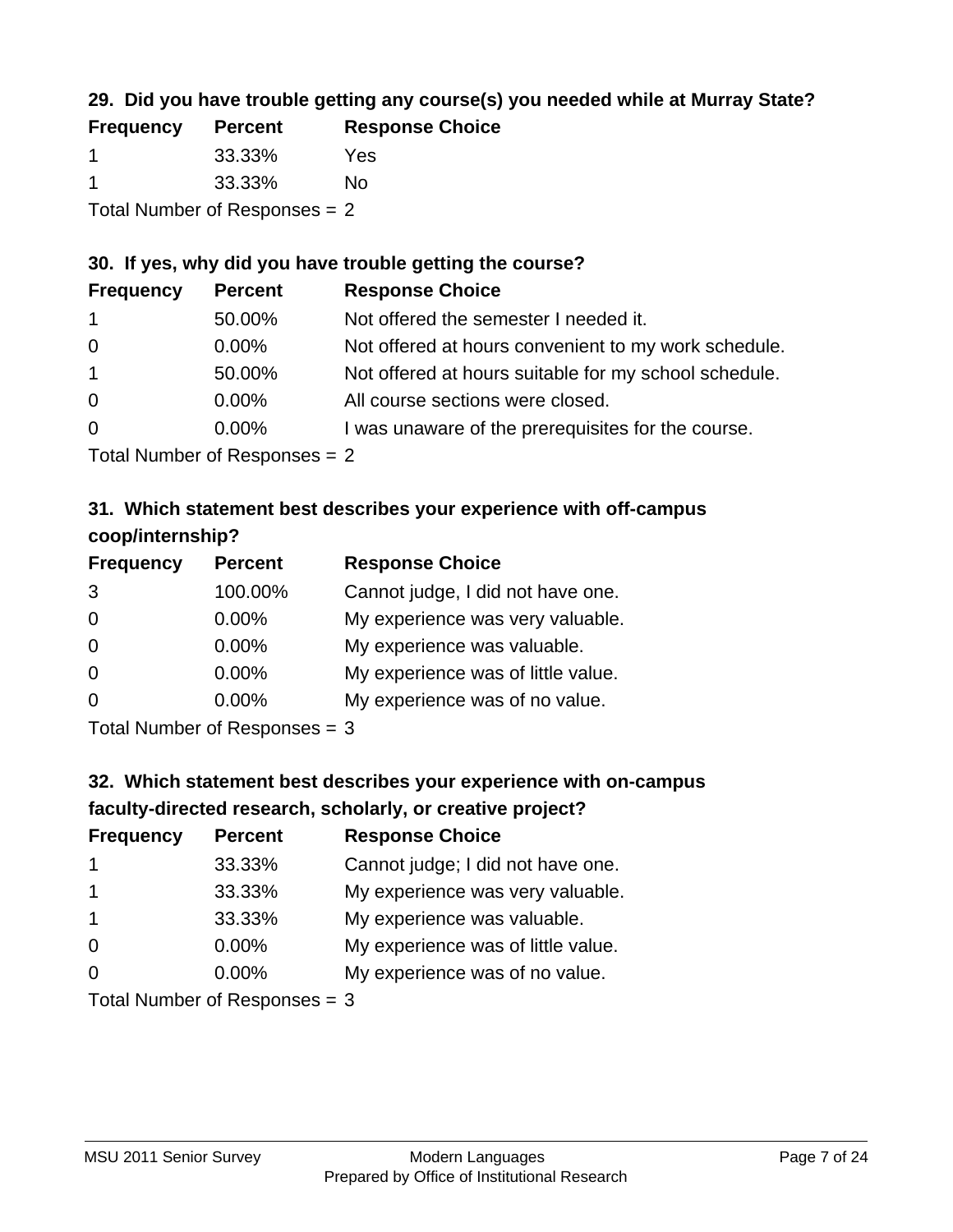#### **33. Which statement best describes your experience with academic advising in your major/area?**

| $\cdots$ your mapping out. |                |                                                       |
|----------------------------|----------------|-------------------------------------------------------|
| <b>Frequency</b>           | <b>Percent</b> | <b>Response Choice</b>                                |
| 0                          | $0.00\%$       | Cannot judge; I did not make use of the opportunity.  |
| 2                          | 66.67%         | I was satisfied with information my adviser provided. |
| $\overline{1}$             | 33.33%         | Advice was inaccurate, incomplete, or misleading.     |
| $\overline{0}$             | $0.00\%$       | My adviser was not available.                         |
|                            |                |                                                       |

Total Number of Responses = 3

### **For questions 34-48, indicate the extent to which you were satisfied.**

| 34. Class size relative to type of course |  |  |  |  |  |  |  |  |
|-------------------------------------------|--|--|--|--|--|--|--|--|
|-------------------------------------------|--|--|--|--|--|--|--|--|

| <b>Frequency</b>               | <b>Percent</b> | <b>Response Choice</b> |  |  |
|--------------------------------|----------------|------------------------|--|--|
| 2                              | 66.67%         | Very satisfied         |  |  |
| -1                             | 33.33%         | Satisfied              |  |  |
| $\Omega$                       | $0.00\%$       | <b>Dissatisfied</b>    |  |  |
| $\Omega$                       | $0.00\%$       | Very dissatisfied      |  |  |
| Total Number of Reconnege $-2$ |                |                        |  |  |

Total Number of Responses = 3

## **35. Out-of-class availability of faculty**

| <b>Frequency</b>          | <b>Percent</b> | <b>Response Choice</b> |  |  |
|---------------------------|----------------|------------------------|--|--|
| $\mathcal{P}$             | 66.67%         | Very satisfied         |  |  |
| $\mathbf 1$               | 33.33%         | Satisfied              |  |  |
| $\Omega$                  | $0.00\%$       | <b>Dissatisfied</b>    |  |  |
| $\Omega$                  | 0.00%          | Very dissatisfied      |  |  |
| Total Number of Deepensee |                |                        |  |  |

Total Number of Responses = 3

## **36. Effectiveness of your high school preparation for college work**

| <b>Frequency</b> | <b>Percent</b>                | <b>Response Choice</b> |
|------------------|-------------------------------|------------------------|
| $\Omega$         | $0.00\%$                      | Very satisfied         |
| $\mathcal{P}$    | 66.67%                        | Satisfied              |
| $\overline{1}$   | 33.33%                        | <b>Dissatisfied</b>    |
| $\Omega$         | 0.00%                         | Very dissatisfied      |
|                  | Total Number of Responses = 3 |                        |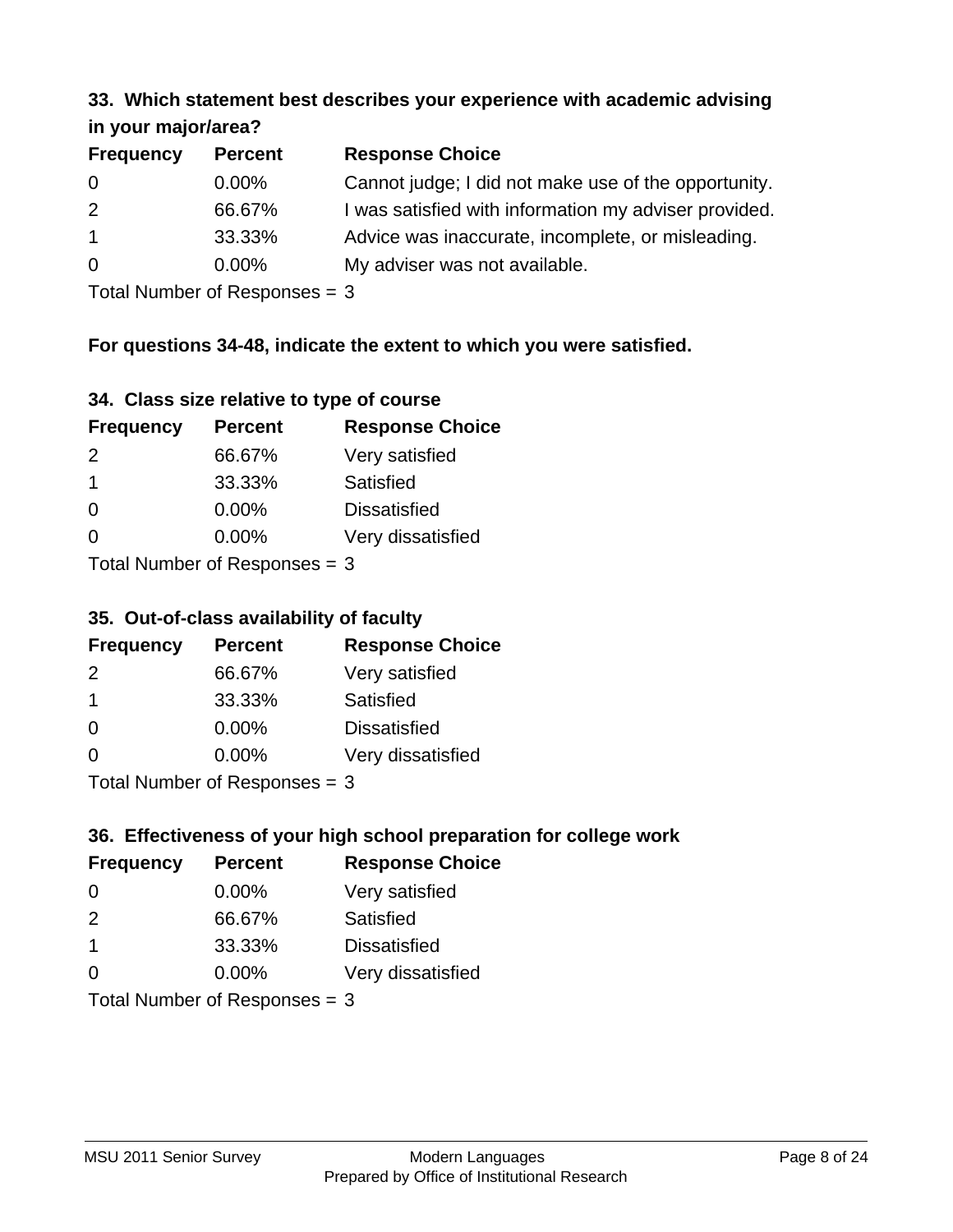## **37. Fairness of faculty in their treatment of individual students**

| <b>Frequency</b> | <b>Percent</b> | <b>Response Choice</b> |
|------------------|----------------|------------------------|
|                  | 33.33%         | Very satisfied         |
|                  | 33.33%         | Satisfied              |
|                  | 33.33%         | <b>Dissatisfied</b>    |
| $\Omega$         | $0.00\%$       | Very dissatisfied      |
|                  |                |                        |

Total Number of Responses = 3

### **38. Overall quality of instruction at Murray State**

| <b>Frequency</b> | <b>Percent</b> | <b>Response Choice</b> |
|------------------|----------------|------------------------|
|                  | 33.33%         | Very satisfied         |
|                  | 33.33%         | Satisfied              |
|                  | 33.33%         | <b>Dissatisfied</b>    |
| $\Omega$         | 0.00%          | Very dissatisfied      |
|                  |                |                        |

Total Number of Responses  $= 3$ 

## **39. Quality of instruction in University Studies (General Education) courses**

| <b>Frequency</b> | <b>Percent</b>              | <b>Response Choice</b> |
|------------------|-----------------------------|------------------------|
|                  | 33.33%                      | Very satisfied         |
| 2                | 66.67%                      | Satisfied              |
| $\Omega$         | 0.00%                       | <b>Dissatisfied</b>    |
| $\Omega$         | 0.00%                       | Very dissatisfied      |
|                  | Tatal Manuala and Dannanana |                        |

Total Number of Responses = 3

### **40. Quality of instruction in your major**

| <b>Frequency</b> | <b>Percent</b>            | <b>Response Choice</b> |
|------------------|---------------------------|------------------------|
| $\mathcal{P}$    | 66.67%                    | Very satisfied         |
| -1               | 33.33%                    | Satisfied              |
| $\Omega$         | $0.00\%$                  | <b>Dissatisfied</b>    |
| $\Omega$         | 0.00%                     | Very dissatisfied      |
|                  | Total Number of Deepersee |                        |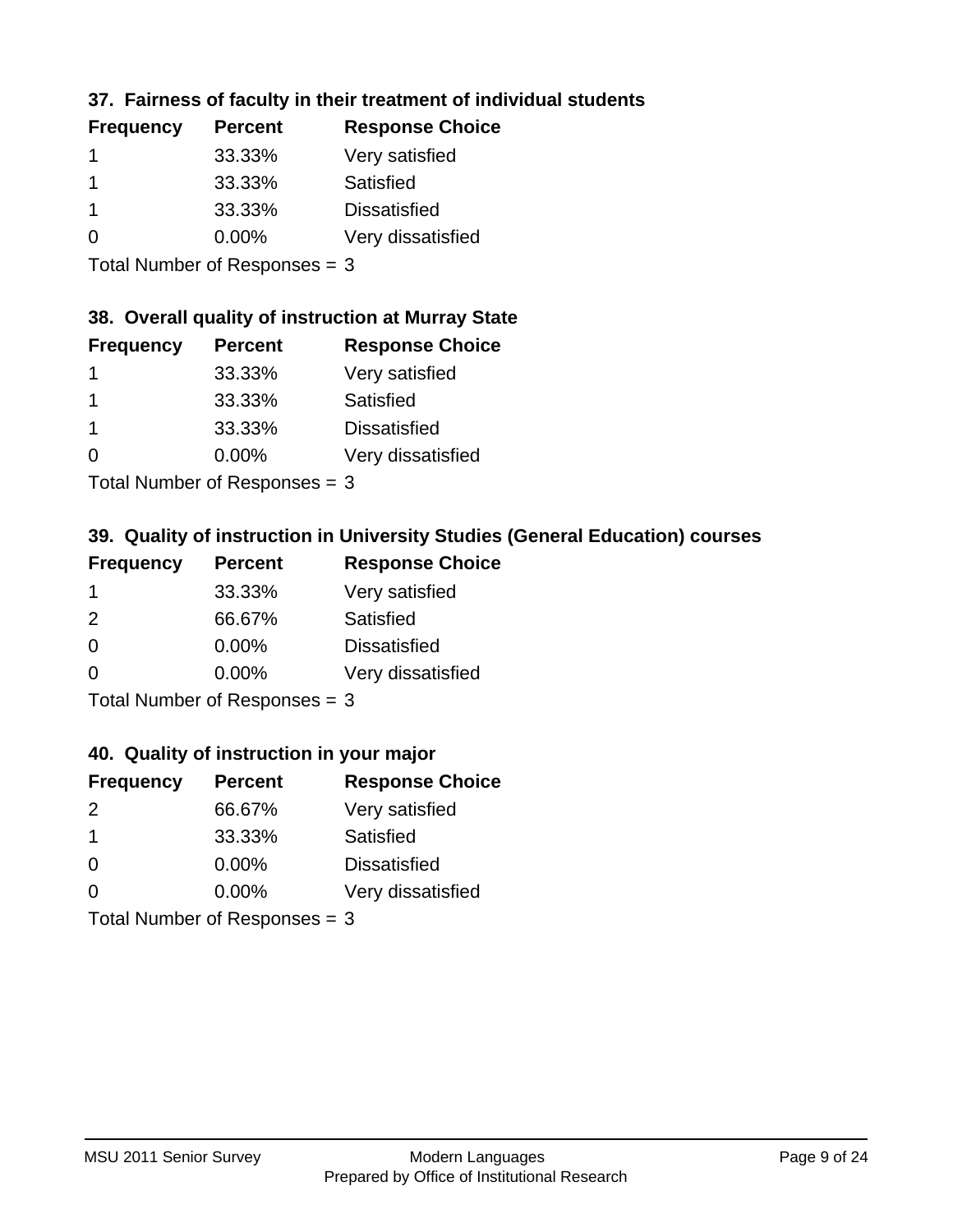## **41. Clarity of program objectives in your major**

| <b>Frequency</b> | <b>Percent</b> | <b>Response Choice</b> |
|------------------|----------------|------------------------|
|                  | 33.33%         | Very satisfied         |
| $\mathcal{P}$    | 66.67%         | Satisfied              |
| $\Omega$         | $0.00\%$       | <b>Dissatisfied</b>    |
| n                | $0.00\%$       | Very dissatisfied      |
|                  |                |                        |

Total Number of Responses = 3

### **42. Intellectual challenge of the academic program**

| <b>Frequency</b> | <b>Percent</b> | <b>Response Choice</b> |
|------------------|----------------|------------------------|
|                  | 33.33%         | Very satisfied         |
| $\mathcal{P}$    | 66.67%         | Satisfied              |
| $\Omega$         | 0.00%          | <b>Dissatisfied</b>    |
| $\Omega$         | 0.00%          | Very dissatisfied      |
|                  |                |                        |

Total Number of Responses = 3

## **43. Encouragement and information from your major department for employment after graduation**

| <b>Frequency</b> | <b>Percent</b> | <b>Response Choice</b> |
|------------------|----------------|------------------------|
| -1               | 33.33%         | Very satisfied         |
| $\mathbf 1$      | 33.33%         | Satisfied              |
| $\mathbf 1$      | 33.33%         | <b>Dissatisfied</b>    |
| $\Omega$         | $0.00\%$       | Very dissatisfied      |
|                  |                |                        |

Total Number of Responses = 3

## **44. Availability of opportunities to engage in a faculty-mentored research,**

## **scholarly, or creative project in your area of study/interest**

| <b>Frequency</b> | <b>Percent</b> | <b>Response Choice</b> |
|------------------|----------------|------------------------|
| $\Omega$         | 0.00%          | Very satisfied         |
| 3                | 100.00%        | Satisfied              |
| $\Omega$         | 0.00%          | <b>Dissatisfied</b>    |
| $\Omega$         | 0.00%          | Very dissatisfied      |
|                  |                |                        |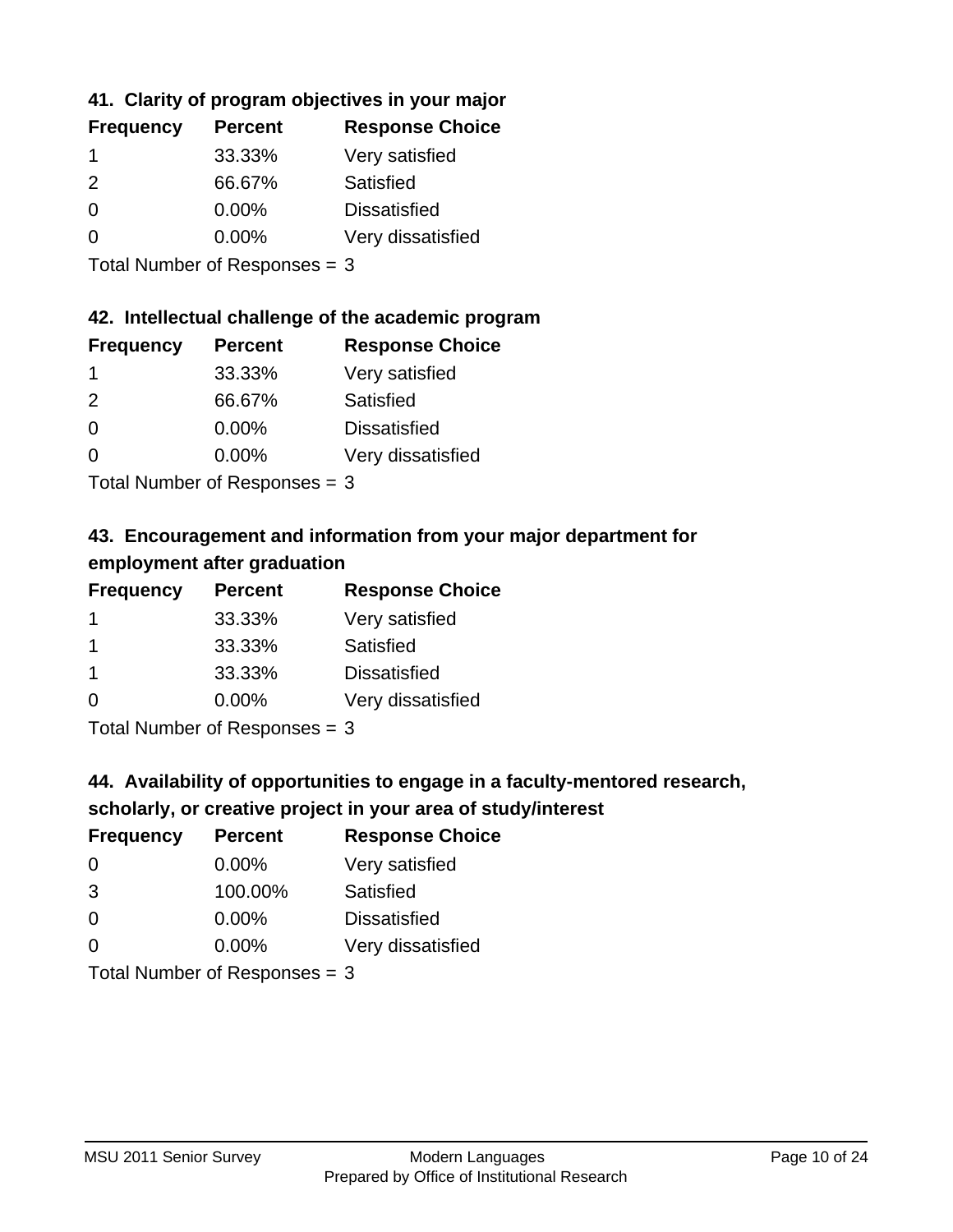### **45. Library hours**

| <b>Frequency</b> | <b>Percent</b> | <b>Response Choice</b> |
|------------------|----------------|------------------------|
|                  | 33.33%         | Very satisfied         |
|                  | 33.33%         | Satisfied              |
| $\Omega$         | 0.00%          | <b>Dissatisfied</b>    |
|                  | 33.33%         | Very dissatisfied      |
|                  |                |                        |

Total Number of Responses = 3

## **46. Effectiveness of library personnel in meeting your information needs**

| <b>Frequency</b> | <b>Percent</b> | <b>Response Choice</b> |
|------------------|----------------|------------------------|
|                  | 33.33%         | Very satisfied         |
|                  | 33.33%         | Satisfied              |
|                  | 33.33%         | <b>Dissatisfied</b>    |
| ∩                | $0.00\%$       | Very dissatisfied      |
|                  |                |                        |

Total Number of Responses = 3

## **47. Access to library resources on hand**

| <b>Frequency</b>                                  | <b>Percent</b> | <b>Response Choice</b> |
|---------------------------------------------------|----------------|------------------------|
|                                                   | 33.33%         | Very satisfied         |
|                                                   | 33.33%         | Satisfied              |
| -1                                                | 33.33%         | <b>Dissatisfied</b>    |
| ∩                                                 | 0.00%          | Very dissatisfied      |
| $T$ at all Matters because of $D$ are a second on |                |                        |

Total Number of Responses = 3

### **48. Electronic access to library resources**

| <b>Frequency</b>              | <b>Percent</b> | <b>Response Choice</b> |
|-------------------------------|----------------|------------------------|
| $\Omega$                      | 0.00%          | Very satisfied         |
| 3                             | 100.00%        | Satisfied              |
| $\Omega$                      | $0.00\%$       | <b>Dissatisfied</b>    |
| $\Omega$                      | $0.00\%$       | Very dissatisfied      |
| Total Number of Responses = 3 |                |                        |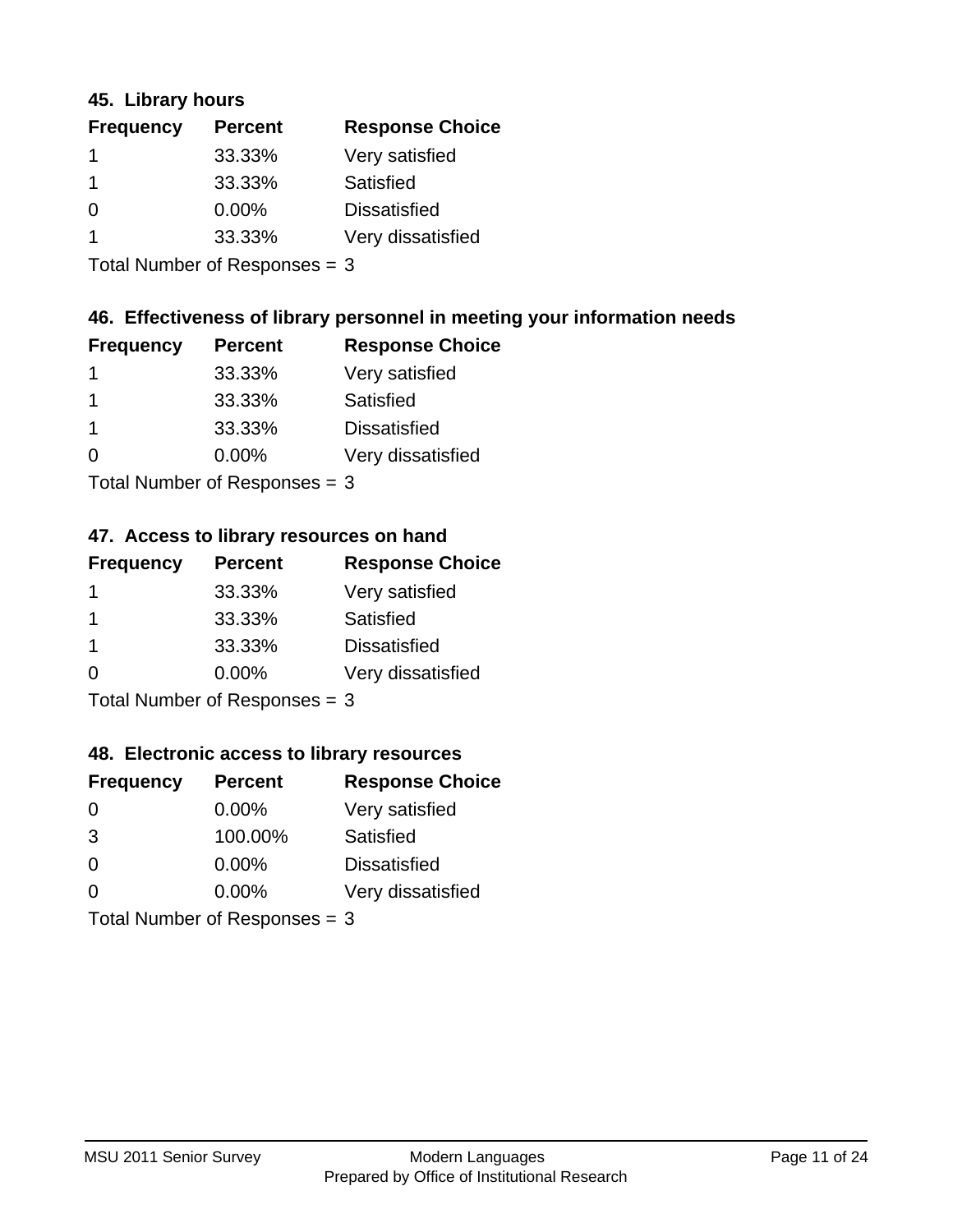**was in helping you achieve these goals. For questions 49-55, please indicate how effective University Studies at MSU** 

## **49. Writing Skills**

| <b>Frequency</b>              | <b>Percent</b> | <b>Response Choice</b> |
|-------------------------------|----------------|------------------------|
|                               | 33.33%         | Very effective         |
| -1                            | 33.33%         | Effective              |
| -1                            | 33.33%         | Ineffective            |
| $\Omega$                      | $0.00\%$       | Very ineffective       |
| Total Number of Responses = 3 |                |                        |

### **50. Speaking Skills**

| <b>Frequency</b>          | <b>Percent</b> | <b>Response Choice</b> |
|---------------------------|----------------|------------------------|
| -1                        | 33.33%         | Very effective         |
| -1                        | 33.33%         | Effective              |
| $\overline{1}$            | 33.33%         | Ineffective            |
| $\Omega$                  | 0.00%          | Very ineffective       |
| Total Number of Desponses |                |                        |

Total Number of Responses = 3

## **51. Critical Thinking Skills**

| <b>Frequency</b>        | <b>Percent</b>            | <b>Response Choice</b> |
|-------------------------|---------------------------|------------------------|
| $\Omega$                | $0.00\%$                  | Very effective         |
| $\mathcal{P}$           | 66.67%                    | Effective              |
| $\overline{\mathbf{1}}$ | 33.33%                    | Ineffective            |
| $\Omega$                | 0.00%                     | Very ineffective       |
|                         | Total Number of Deepensee |                        |

Total Number of Responses = 3

## **52. Computer Technology**

| <b>Frequency</b>                | <b>Percent</b> | <b>Response Choice</b> |
|---------------------------------|----------------|------------------------|
| -1                              | 33.33%         | Very effective         |
| -1                              | 33.33%         | Effective              |
| $\overline{\mathbf{1}}$         | 33.33%         | Ineffective            |
| $\Omega$                        | $0.00\%$       | Very ineffective       |
| Total Number of Responses = $3$ |                |                        |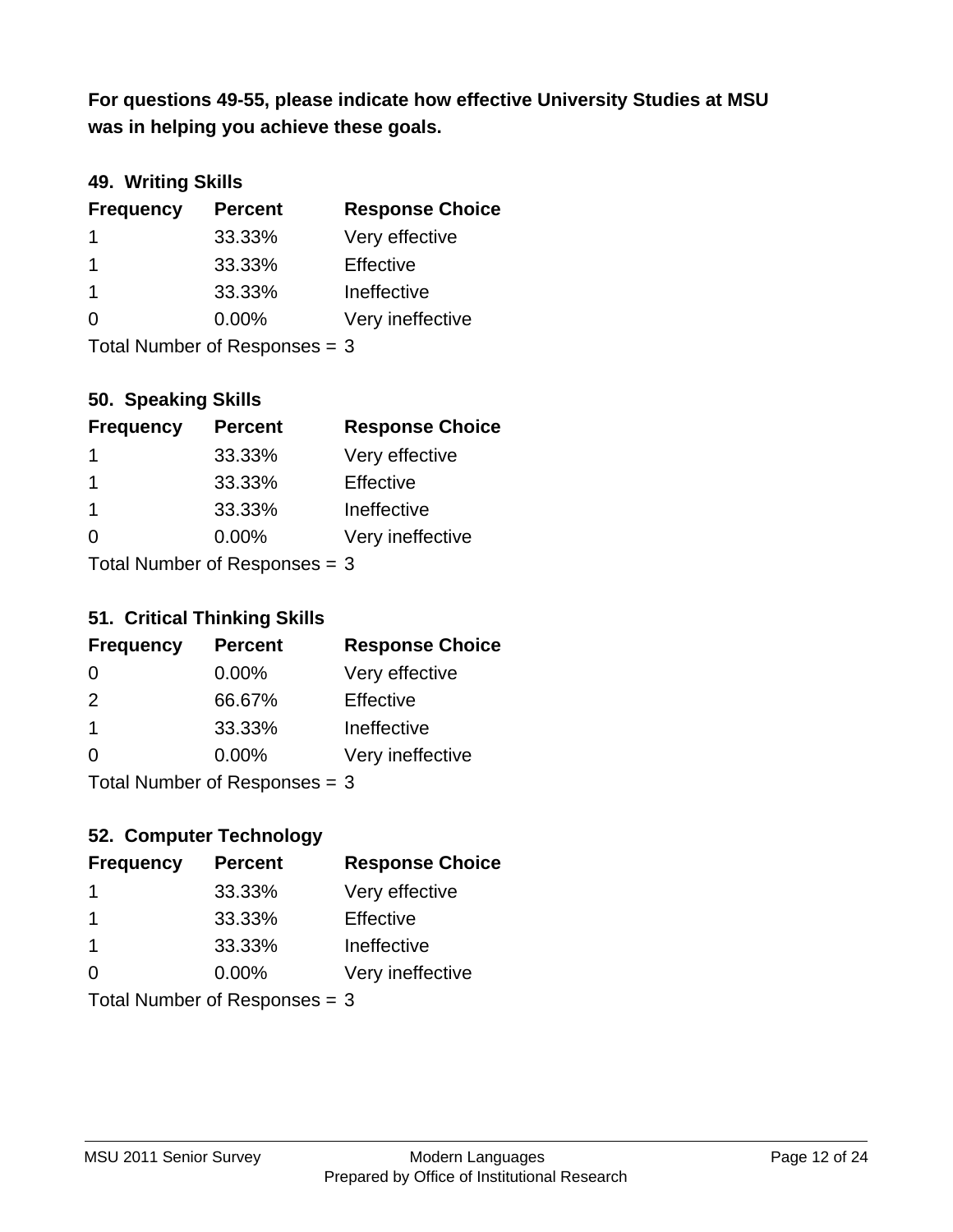### **53. General Knowledge in the liberal arts and sciences**

| <b>Frequency</b> | <b>Percent</b> | <b>Response Choice</b> |
|------------------|----------------|------------------------|
|                  | 33.33%         | Very effective         |
| $\Omega$         | $0.00\%$       | Effective              |
|                  | 33.33%         | Ineffective            |
|                  | 33.33%         | Very ineffective       |
|                  |                |                        |

Total Number of Responses = 3

#### **54. International Perspectives**

| <b>Frequency</b> | <b>Percent</b> | <b>Response Choice</b> |
|------------------|----------------|------------------------|
| 1                | 33.33%         | Very effective         |
| $\Omega$         | 0.00%          | Effective              |
| 1                | 33.33%         | Ineffective            |
| 1                | 33.33%         | Very ineffective       |
|                  |                |                        |

Total Number of Responses = 3

## **55. Stimulation of interest in areas outside your chosen field of study**

| <b>Frequency</b> | <b>Percent</b>             | <b>Response Choice</b> |
|------------------|----------------------------|------------------------|
|                  | 33.33%                     | Very effective         |
|                  | 33.33%                     | Effective              |
| -1               | 33.33%                     | Ineffective            |
| $\Omega$         | 0.00%                      | Very ineffective       |
|                  | Tetal Number of Desperance |                        |

Total Number of Responses = 3

## **For questions 56-83, please indicate how satisfactorily the following met your needs**

#### **56. African-American Student Services**

| <b>Frequency</b> | <b>Percent</b>                  | <b>Response Choice</b> |
|------------------|---------------------------------|------------------------|
| 2                | 66.67%                          | Did not use            |
| $\Omega$         | 0.00%                           | Very satisfied         |
| $\overline{1}$   | 33.33%                          | <b>Satisfied</b>       |
| $\Omega$         | $0.00\%$                        | <b>Dissatisfied</b>    |
| $\Omega$         | 0.00%                           | Very dissatisfied      |
|                  | Total Number of Responses = $3$ |                        |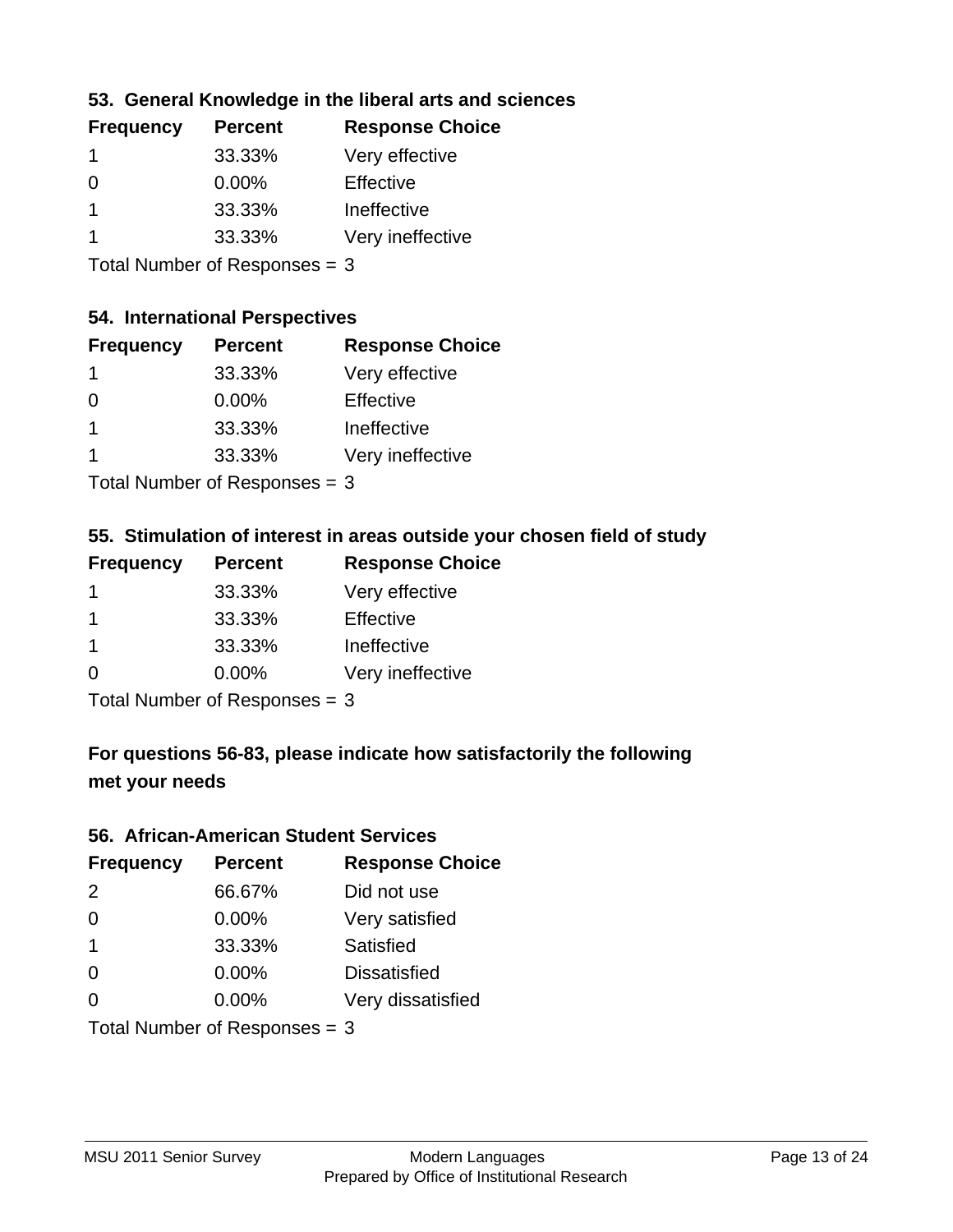#### **57. Career Services Office**

| <b>Frequency</b> | <b>Percent</b> | <b>Response Choice</b> |
|------------------|----------------|------------------------|
| $\mathcal{P}$    | 66.67%         | Did not use            |
| 1                | 33.33%         | Very satisfied         |
| 0                | $0.00\%$       | Satisfied              |
| O                | 0.00%          | <b>Dissatisfied</b>    |
|                  | $0.00\%$       | Very dissatisfied      |
|                  |                |                        |

Total Number of Responses = 3

## **58. Counseling and Testing Center**

| <b>Frequency</b>          | <b>Percent</b> | <b>Response Choice</b> |
|---------------------------|----------------|------------------------|
| 1                         | 33.33%         | Did not use            |
| 1                         | 33.33%         | Very satisfied         |
| 1                         | 33.33%         | <b>Satisfied</b>       |
| 0                         | 0.00%          | <b>Dissatisfied</b>    |
| $\Omega$                  | $0.00\%$       | Very dissatisfied      |
| Total Number of Desponses |                |                        |

Total Number of Responses = 3

#### **59. Cultural programming and activities**

| <b>Frequency</b> | <b>Percent</b>            | <b>Response Choice</b> |
|------------------|---------------------------|------------------------|
| $\mathcal{P}$    | 66.67%                    | Did not use            |
| $\mathbf 1$      | 33.33%                    | Very satisfied         |
| $\Omega$         | $0.00\%$                  | <b>Satisfied</b>       |
| $\Omega$         | $0.00\%$                  | <b>Dissatisfied</b>    |
| $\Omega$         | $0.00\%$                  | Very dissatisfied      |
|                  | Total Number of Deepersee |                        |

Total Number of Responses = 3

### **60. E-study courses**

| <b>Frequency</b> | <b>Percent</b>                  | <b>Response Choice</b> |
|------------------|---------------------------------|------------------------|
| 3                | 100.00%                         | Did not use            |
| $\Omega$         | 0.00%                           | Very satisfied         |
| $\Omega$         | 0.00%                           | Satisfied              |
| $\Omega$         | $0.00\%$                        | <b>Dissatisfied</b>    |
| $\Omega$         | 0.00%                           | Very dissatisfied      |
|                  | Total Number of Responses = $3$ |                        |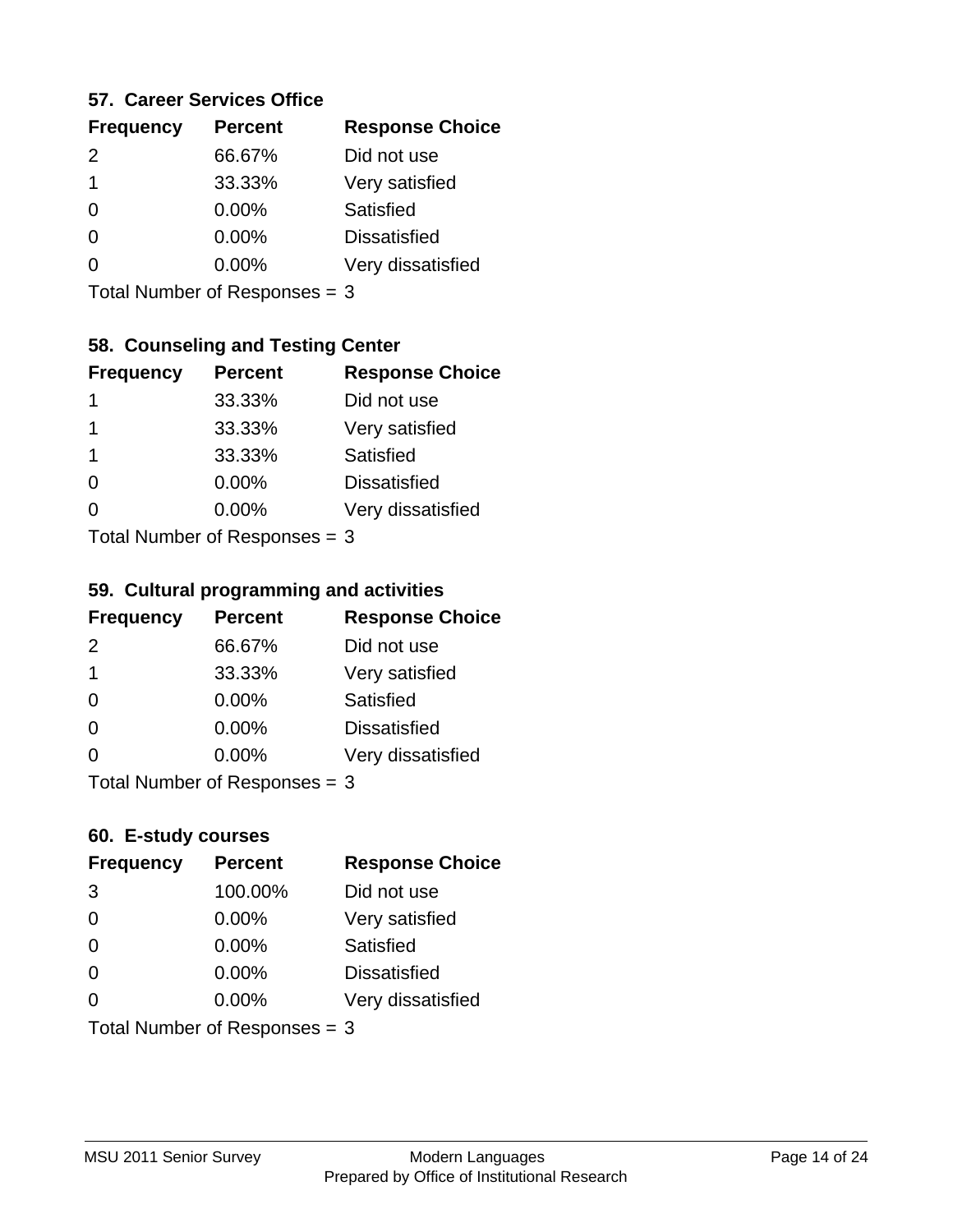#### **61. Food Services**

| <b>Frequency</b> | <b>Percent</b> | <b>Response Choice</b> |
|------------------|----------------|------------------------|
| 0                | 0.00%          | Did not use            |
| 0                | 0.00%          | Very satisfied         |
|                  | 33.33%         | Satisfied              |
|                  | 33.33%         | <b>Dissatisfied</b>    |
|                  | 33.33%         | Very dissatisfied      |
|                  |                |                        |

Total Number of Responses = 3

### **62. Greek life and activities**

| <b>Frequency</b> | <b>Percent</b>                  | <b>Response Choice</b> |
|------------------|---------------------------------|------------------------|
| 3                | 100.00%                         | Did not use            |
| 0                | 0.00%                           | Very satisfied         |
| $\Omega$         | 0.00%                           | Satisfied              |
| $\Omega$         | 0.00%                           | <b>Dissatisfied</b>    |
| O                | $0.00\%$                        | Very dissatisfied      |
|                  | Total Number of Responses $=$ 3 |                        |

**63. Health Services**

| <b>Frequency</b> | <b>Percent</b>            | <b>Response Choice</b> |
|------------------|---------------------------|------------------------|
| 0                | $0.00\%$                  | Did not use            |
| $\Omega$         | $0.00\%$                  | Very satisfied         |
| 2                | 66.67%                    | Satisfied              |
| $\mathbf 1$      | 33.33%                    | <b>Dissatisfied</b>    |
| $\Omega$         | 0.00%                     | Very dissatisfied      |
|                  | Total Number of Deepersee |                        |

Total Number of Responses = 3

### **64. Honor Societies/Departmental Clubs/Special Interest Organizations**

| <b>Frequency</b>        | <b>Percent</b>                | <b>Response Choice</b> |
|-------------------------|-------------------------------|------------------------|
| $\Omega$                | 0.00%                         | Did not use            |
| $\Omega$                | 0.00%                         | Very satisfied         |
| 2                       | 66.67%                        | Satisfied              |
| $\overline{\mathbf{1}}$ | 33.33%                        | <b>Dissatisfied</b>    |
| $\Omega$                | 0.00%                         | Very dissatisfied      |
|                         | Total Number of Responses = 3 |                        |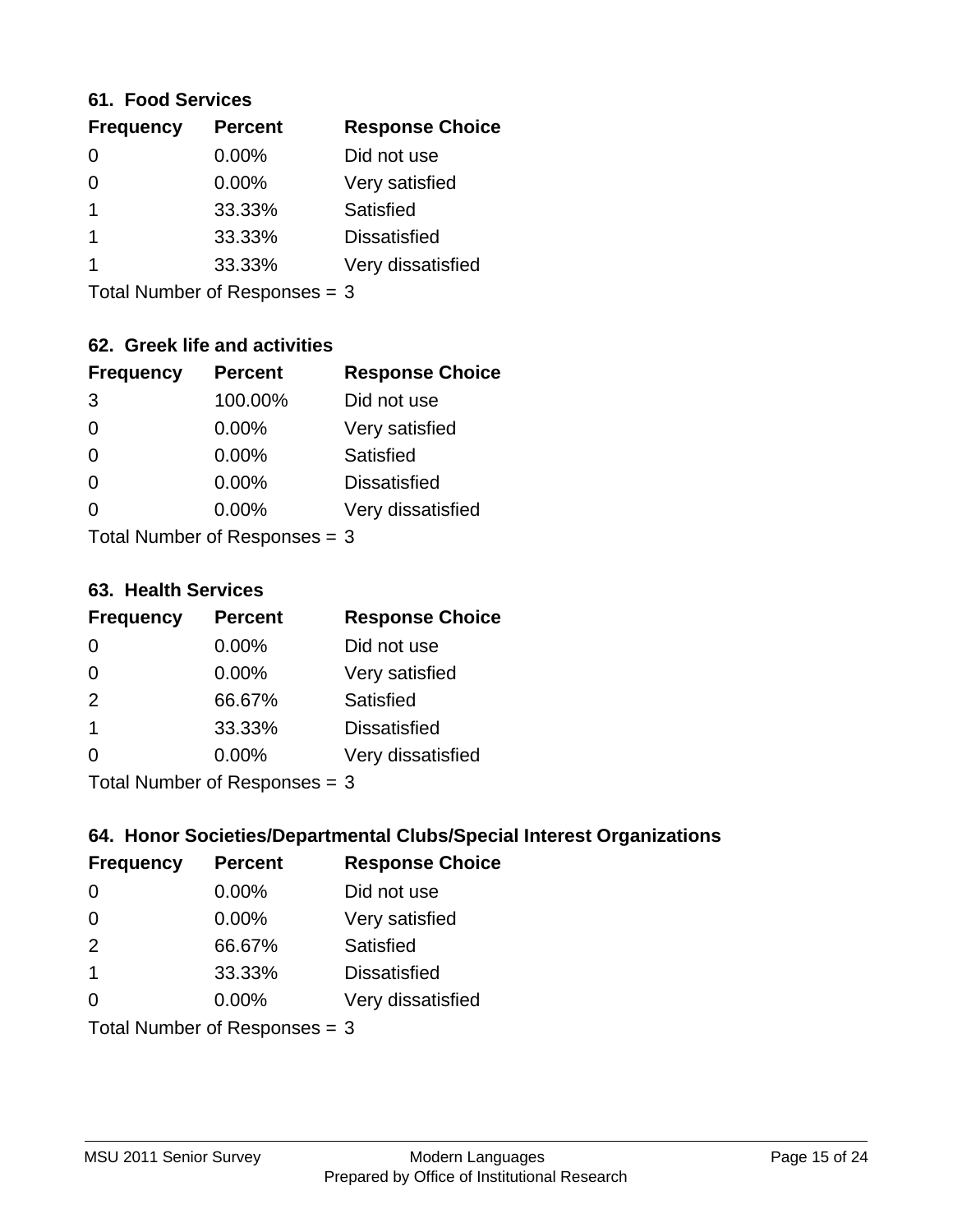### **65. International Programs and activities**

| <b>Frequency</b> | <b>Percent</b> | <b>Response Choice</b> |
|------------------|----------------|------------------------|
| 0                | 0.00%          | Did not use            |
| 1                | 33.33%         | Very satisfied         |
| 2                | 66.67%         | Satisfied              |
| 0                | $0.00\%$       | <b>Dissatisfied</b>    |
|                  | $0.00\%$       | Very dissatisfied      |
|                  |                |                        |

Total Number of Responses = 3

### **66. International student support services**

| <b>Frequency</b> | <b>Percent</b>            | <b>Response Choice</b> |
|------------------|---------------------------|------------------------|
| 2                | 66.67%                    | Did not use            |
| $\Omega$         | 0.00%                     | Very satisfied         |
| 1                | 33.33%                    | Satisfied              |
| $\Omega$         | 0.00%                     | <b>Dissatisfied</b>    |
| 0                | 0.00%                     | Very dissatisfied      |
|                  | Total Number of DoEROR 0. |                        |

Total Number of Responses = 3

#### **67. Intramural Sports and Recreation**

| <b>Frequency</b> | <b>Percent</b>                | <b>Response Choice</b> |
|------------------|-------------------------------|------------------------|
| 0                | $0.00\%$                      | Did not use            |
| $\mathbf 1$      | 33.33%                        | Very satisfied         |
| 2                | 66.67%                        | Satisfied              |
| $\Omega$         | $0.00\%$                      | <b>Dissatisfied</b>    |
| $\Omega$         | $0.00\%$                      | Very dissatisfied      |
|                  | $Total Number of Denonce = 2$ |                        |

Total Number of Responses = 3

## **68. Lowry Center/Community College**

| <b>Frequency</b> | <b>Percent</b>                | <b>Response Choice</b> |
|------------------|-------------------------------|------------------------|
| 2                | 66.67%                        | Did not use            |
| 1                | 33.33%                        | Very satisfied         |
| $\Omega$         | 0.00%                         | Satisfied              |
| $\Omega$         | 0.00%                         | <b>Dissatisfied</b>    |
| 0                | $0.00\%$                      | Very dissatisfied      |
|                  | Total Number of Responses = 3 |                        |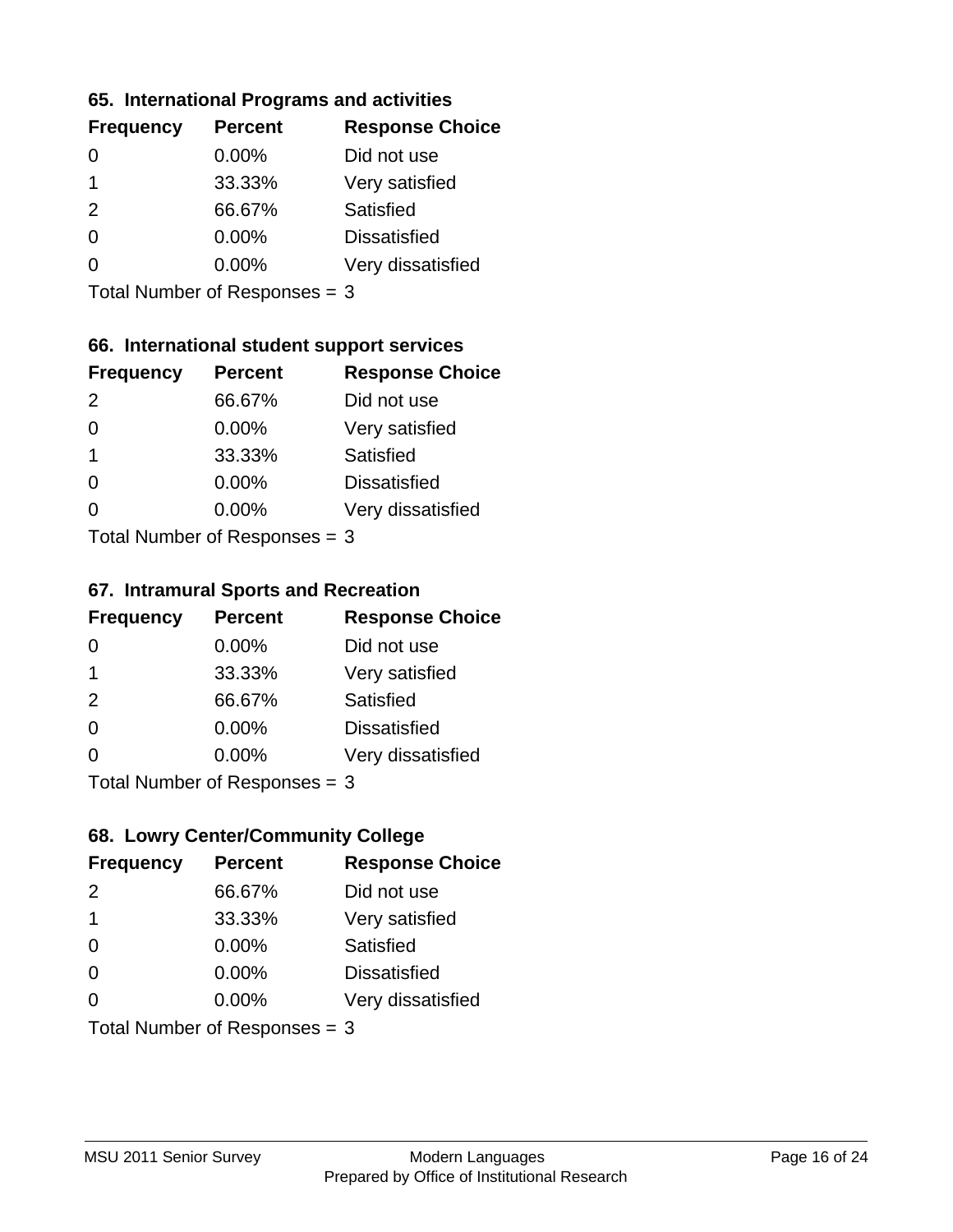## **69. Library**

| <b>Frequency</b> | <b>Percent</b> | <b>Response Choice</b> |
|------------------|----------------|------------------------|
| 0                | 0.00%          | Did not use            |
|                  | 33.33%         | Very satisfied         |
| $\mathcal{P}$    | 66.67%         | Satisfied              |
| $\Omega$         | $0.00\%$       | <b>Dissatisfied</b>    |
| O                | $0.00\%$       | Very dissatisfied      |
|                  |                |                        |

Total Number of Responses = 3

## **70. MAP Report**

| <b>Frequency</b> | <b>Percent</b>                  | <b>Response Choice</b> |
|------------------|---------------------------------|------------------------|
|                  | 0.00%                           | Did not use            |
| 1                | 33.33%                          | Very satisfied         |
| $\mathbf{1}$     | 33.33%                          | Satisfied              |
| $\Omega$         | 0.00%                           | <b>Dissatisfied</b>    |
| 1                | 33.33%                          | Very dissatisfied      |
|                  | Total Number of Responses $=$ 3 |                        |

#### **71. MSU Web site**

| <b>Frequency</b> | <b>Percent</b>                | <b>Response Choice</b> |
|------------------|-------------------------------|------------------------|
| $\Omega$         | $0.00\%$                      | Did not use            |
| -1               | 33.33%                        | Very satisfied         |
| 2                | 66.67%                        | Satisfied              |
| $\Omega$         | 0.00%                         | <b>Dissatisfied</b>    |
| ∩                | $0.00\%$                      | Very dissatisfied      |
|                  | Total Number of Responses = 3 |                        |

### **72. NCAA Sports**

| <b>Frequency</b> | <b>Percent</b>                  | <b>Response Choice</b> |
|------------------|---------------------------------|------------------------|
| 2                | 66.67%                          | Did not use            |
| $\mathbf 1$      | 33.33%                          | Very satisfied         |
| $\Omega$         | 0.00%                           | Satisfied              |
| $\Omega$         | 0.00%                           | <b>Dissatisfied</b>    |
| $\Omega$         | 0.00%                           | Very dissatisfied      |
|                  | Total Number of Responses = $3$ |                        |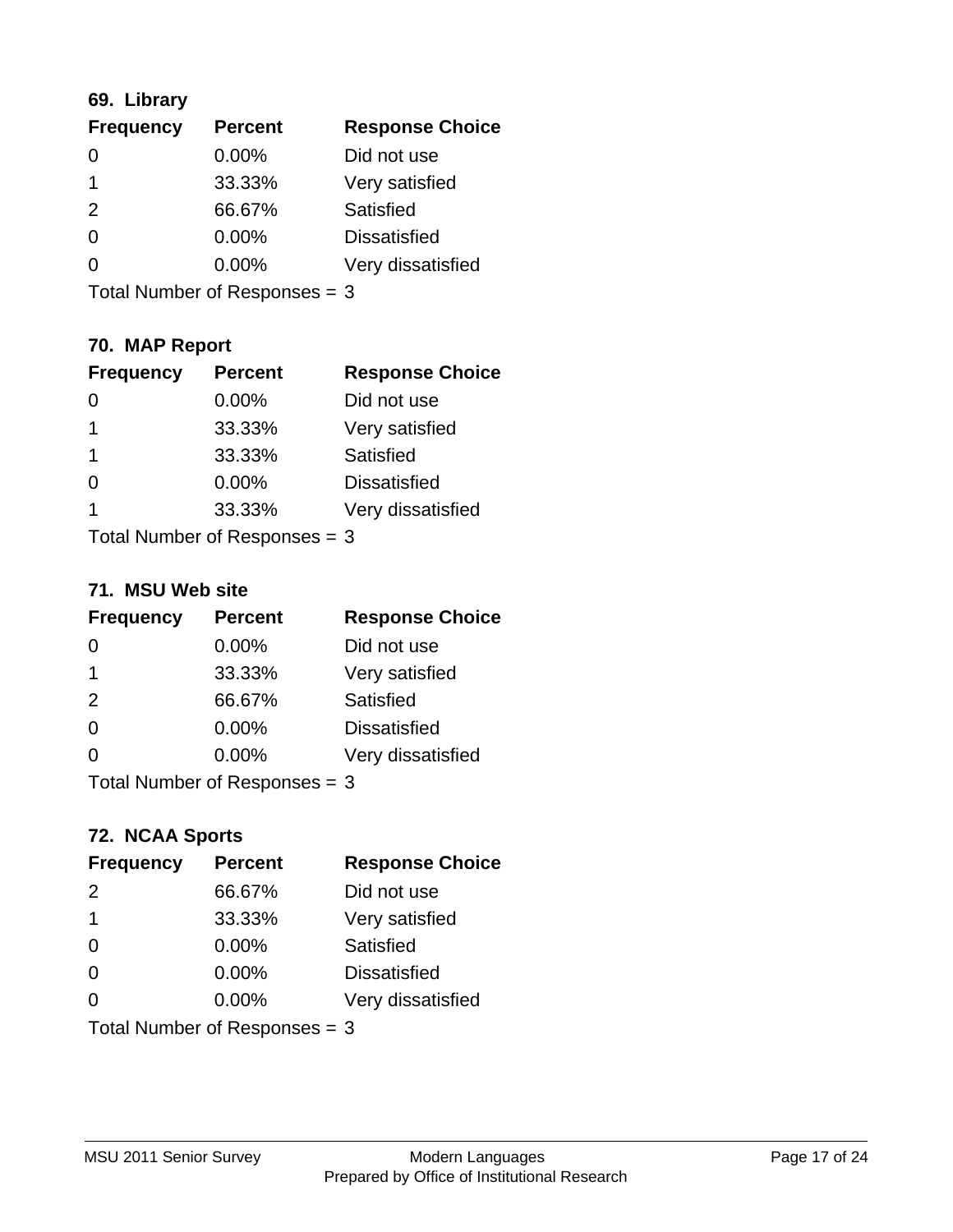### **73. Online courses that are not e-study**

| <b>Frequency</b> | <b>Percent</b> | <b>Response Choice</b> |
|------------------|----------------|------------------------|
| 3                | 100.00%        | Did not use            |
|                  | 0.00%          | Very satisfied         |
|                  | $0.00\%$       | Satisfied              |
|                  | $0.00\%$       | <b>Dissatisfied</b>    |
|                  | $0.00\%$       | Very dissatisfied      |
|                  |                |                        |

Total Number of Responses = 3

## **74. Racer Touch Registration**

| <b>Frequency</b>          | <b>Percent</b> | <b>Response Choice</b> |
|---------------------------|----------------|------------------------|
| 0                         | 0.00%          | Did not use            |
| 1                         | 33.33%         | Very satisfied         |
| 1                         | 33.33%         | <b>Satisfied</b>       |
| 1                         | 33.33%         | <b>Dissatisfied</b>    |
| ∩                         | 0.00%          | Very dissatisfied      |
| Total Number of Desponses |                |                        |

Total Number of Responses = 3

### **75. Residential College programming and activities**

| <b>Frequency</b>          | <b>Percent</b> | <b>Response Choice</b> |
|---------------------------|----------------|------------------------|
| 0                         | $0.00\%$       | Did not use            |
| -1                        | 33.33%         | Very satisfied         |
| -1                        | 33.33%         | Satisfied              |
| -1                        | 33.33%         | <b>Dissatisfied</b>    |
| $\Omega$                  | 0.00%          | Very dissatisfied      |
| Total Number of Desponses |                |                        |

Total Number of Responses = 3

### **76. Scholarships/grants/student employment**

| <b>Frequency</b>        | <b>Percent</b>                | <b>Response Choice</b> |
|-------------------------|-------------------------------|------------------------|
| 0                       | 0.00%                         | Did not use            |
| -1                      | 33.33%                        | Very satisfied         |
| $\mathbf 1$             | 33.33%                        | Satisfied              |
| $\overline{\mathbf{1}}$ | 33.33%                        | <b>Dissatisfied</b>    |
| $\Omega$                | $0.00\%$                      | Very dissatisfied      |
|                         | Total Number of Responses = 3 |                        |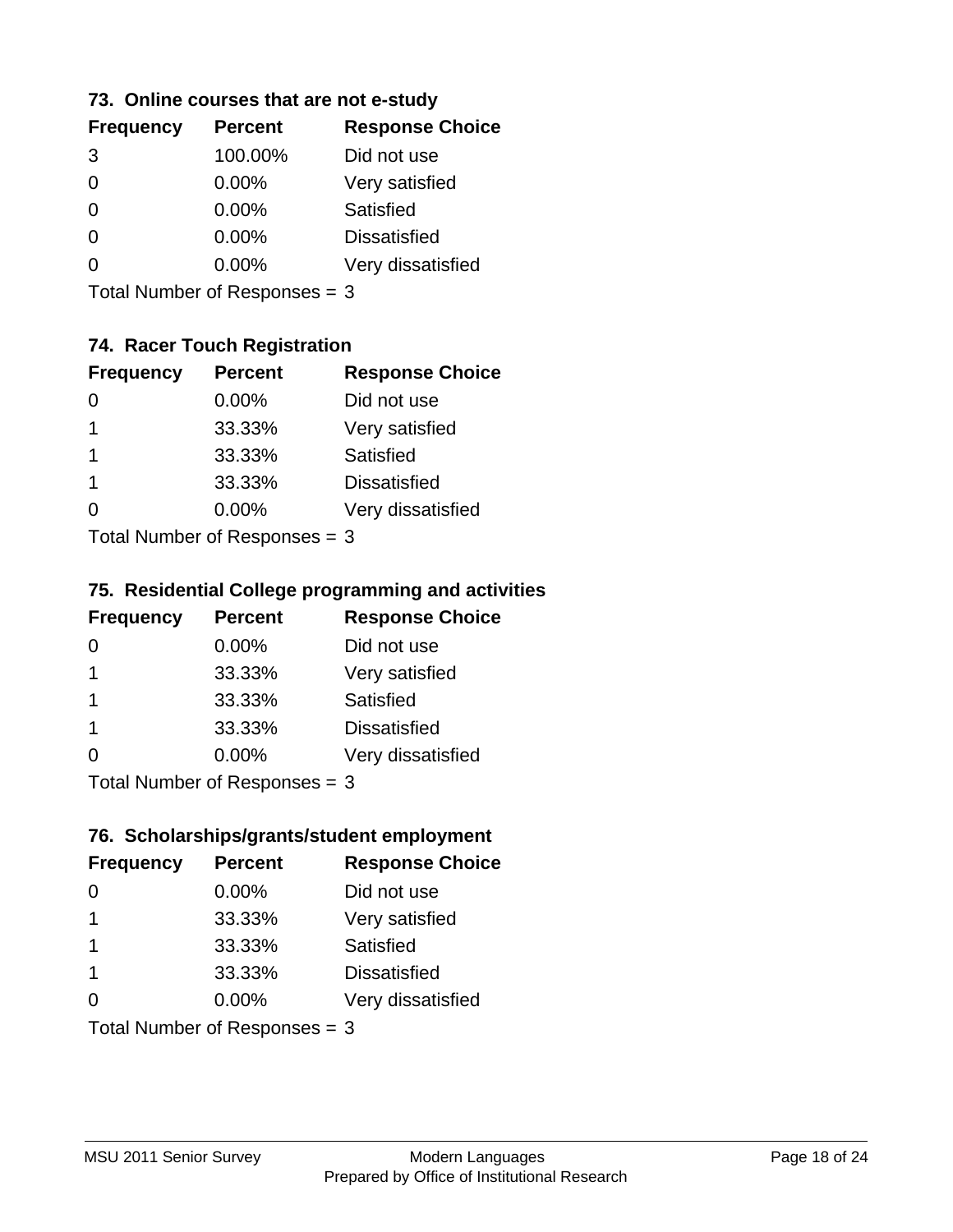### **77. Security Services**

| <b>Frequency</b> | <b>Percent</b> | <b>Response Choice</b> |
|------------------|----------------|------------------------|
| $\mathcal{P}$    | 66.67%         | Did not use            |
| $\Omega$         | 0.00%          | Very satisfied         |
| $\Omega$         | $0.00\%$       | Satisfied              |
| 0                | $0.00\%$       | <b>Dissatisfied</b>    |
|                  | 33.33%         | Very dissatisfied      |
|                  |                |                        |

Total Number of Responses = 3

### **78. Services for non-traditional students**

| <b>Frequency</b>          | <b>Percent</b> | <b>Response Choice</b> |
|---------------------------|----------------|------------------------|
| 3                         | 100.00%        | Did not use            |
| $\Omega$                  | 0.00%          | Very satisfied         |
| $\Omega$                  | 0.00%          | Satisfied              |
| $\Omega$                  | 0.00%          | <b>Dissatisfied</b>    |
| 0                         | $0.00\%$       | Very dissatisfied      |
| Total Number of DoEROR 0. |                |                        |

Total Number of Responses = 3

### **79. Student Support Services (Trio)**

| <b>Frequency</b>          | <b>Percent</b> | <b>Response Choice</b> |
|---------------------------|----------------|------------------------|
| $\mathcal{P}$             | 66.67%         | Did not use            |
| $\overline{1}$            | 33.33%         | Very satisfied         |
| $\Omega$                  | $0.00\%$       | Satisfied              |
| $\Omega$                  | $0.00\%$       | <b>Dissatisfied</b>    |
| ∩                         | 0.00%          | Very dissatisfied      |
| Total Number of Desponses |                |                        |

Total Number of Responses = 3

### **80. Student PIN System**

| <b>Frequency</b>        | <b>Percent</b>                | <b>Response Choice</b> |
|-------------------------|-------------------------------|------------------------|
| 0                       | 0.00%                         | Did not use            |
| 1                       | 33.33%                        | Very satisfied         |
| $\overline{1}$          | 33.33%                        | Satisfied              |
| $\overline{\mathbf{1}}$ | 33.33%                        | <b>Dissatisfied</b>    |
| $\Omega$                | $0.00\%$                      | Very dissatisfied      |
|                         | Total Number of Responses = 3 |                        |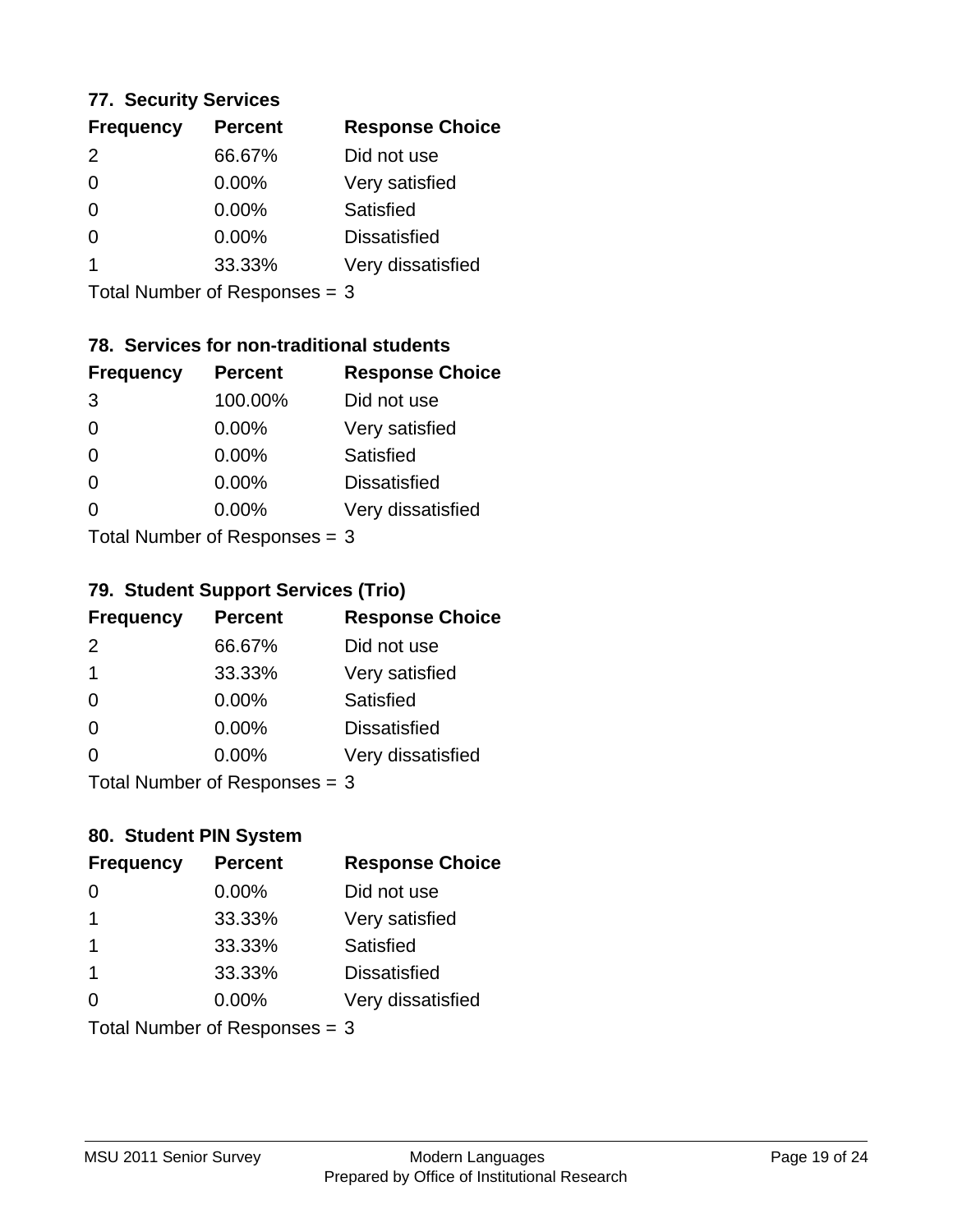### **81. Student Records/Transcript Services**

| <b>Percent</b> | <b>Response Choice</b> |
|----------------|------------------------|
| $0.00\%$       | Did not use            |
| 33.33%         | Very satisfied         |
| 33.33%         | Satisfied              |
| 33.33%         | <b>Dissatisfied</b>    |
| $0.00\%$       | Very dissatisfied      |
|                |                        |

Total Number of Responses = 3

### **82. Computer and Internet access for study and research needs**

| <b>Frequency</b> | <b>Percent</b>             | <b>Response Choice</b> |
|------------------|----------------------------|------------------------|
|                  | 0.00%                      | Did not use            |
| 1                | 33.33%                     | Very satisfied         |
| 1                | 33.33%                     | <b>Satisfied</b>       |
| 0                | 0.00%                      | <b>Dissatisfied</b>    |
| 1                | 33.33%                     | Very dissatisfied      |
|                  | Tatal Number of Desperance |                        |

Total Number of Responses = 3

#### **83. Women's Center**

| <b>Frequency</b>           | <b>Percent</b> | <b>Response Choice</b> |
|----------------------------|----------------|------------------------|
| $\mathcal{P}$              | 66.67%         | Did not use            |
| $\Omega$                   | $0.00\%$       | Very satisfied         |
| -1                         | 33.33%         | <b>Satisfied</b>       |
| $\Omega$                   | $0.00\%$       | <b>Dissatisfied</b>    |
| $\Omega$                   | $0.00\%$       | Very dissatisfied      |
| Total Number of Deepersoon |                |                        |

Total Number of Responses = 3

### **84. To what extent did you participate in Residential College activities?**

| <b>Frequency</b> | <b>Percent</b>                  | <b>Response Choice</b> |
|------------------|---------------------------------|------------------------|
| -1               | 33.33%                          | Did not participate    |
| $\Omega$         | $0.00\%$                        | Frequently             |
| 2                | 66.67%                          | Occasionally           |
| ∩                | 0.00%                           | Seldom                 |
|                  | Total Number of Responses = $3$ |                        |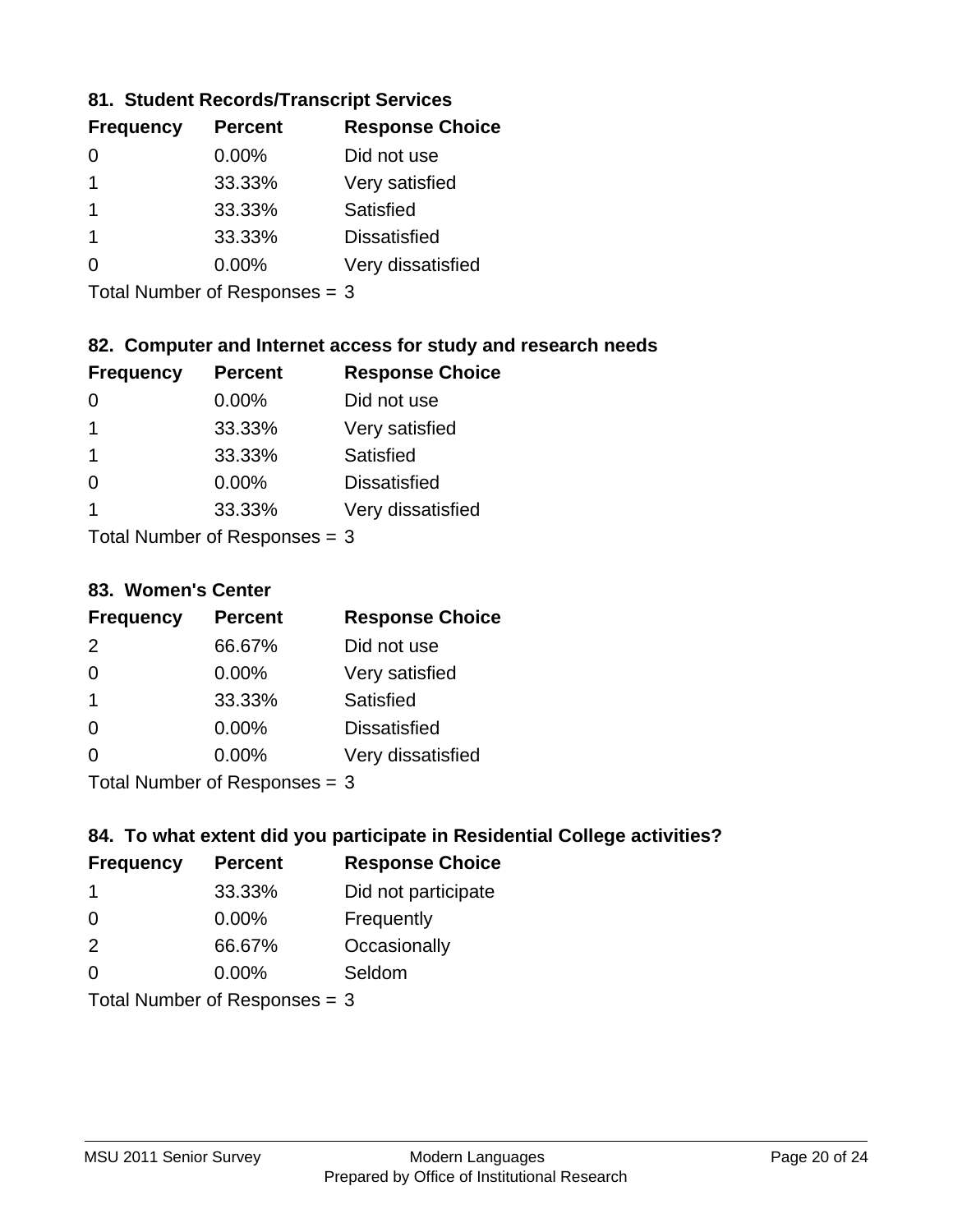| <b>Percent</b> | <b>Response Choice</b>                 |
|----------------|----------------------------------------|
| $0.00\%$       | Not familiar with Residential Colleges |
| 66.67%         | Very positive                          |
| $0.00\%$       | <b>Positive</b>                        |
| $0.00\%$       | <b>Negative</b>                        |
| 33.33%         | Very negative                          |
|                |                                        |

**85. Which phrase best describes your opinion of Residential Colleges?**

Total Number of Responses = 3

### **Questions 86-95**

**University Graduate." Please indicate how effective your MSU experience was in The University has formulated ten desired "Characteristics of the Murray State enhancing your abilities in each area.**

**86. Engage in mature, independent and creative thought and express that thought effectively in oral and written communication;**

| <b>Percent</b> | <b>Response Choice</b> |
|----------------|------------------------|
| 33.33%         | Very effective         |
| 66.67%         | Effective              |
| 0.00%          | Ineffective            |
| $0.00\%$       | Very ineffective       |
|                |                        |

Total Number of Responses = 3

**87. Understand and apply the critical and scientific methodologies that** 

**academic disciplines employ to discover knowledge and ascertain its validity;**

| <b>Frequency</b>           | <b>Percent</b> | <b>Response Choice</b> |
|----------------------------|----------------|------------------------|
| $\Omega$                   | $0.00\%$       | Very effective         |
| 3                          | 100.00%        | Effective              |
| $\Omega$                   | 0.00%          | Ineffective            |
| $\Omega$                   | 0.00%          | Very ineffective       |
| Tatal Number of Desperance |                |                        |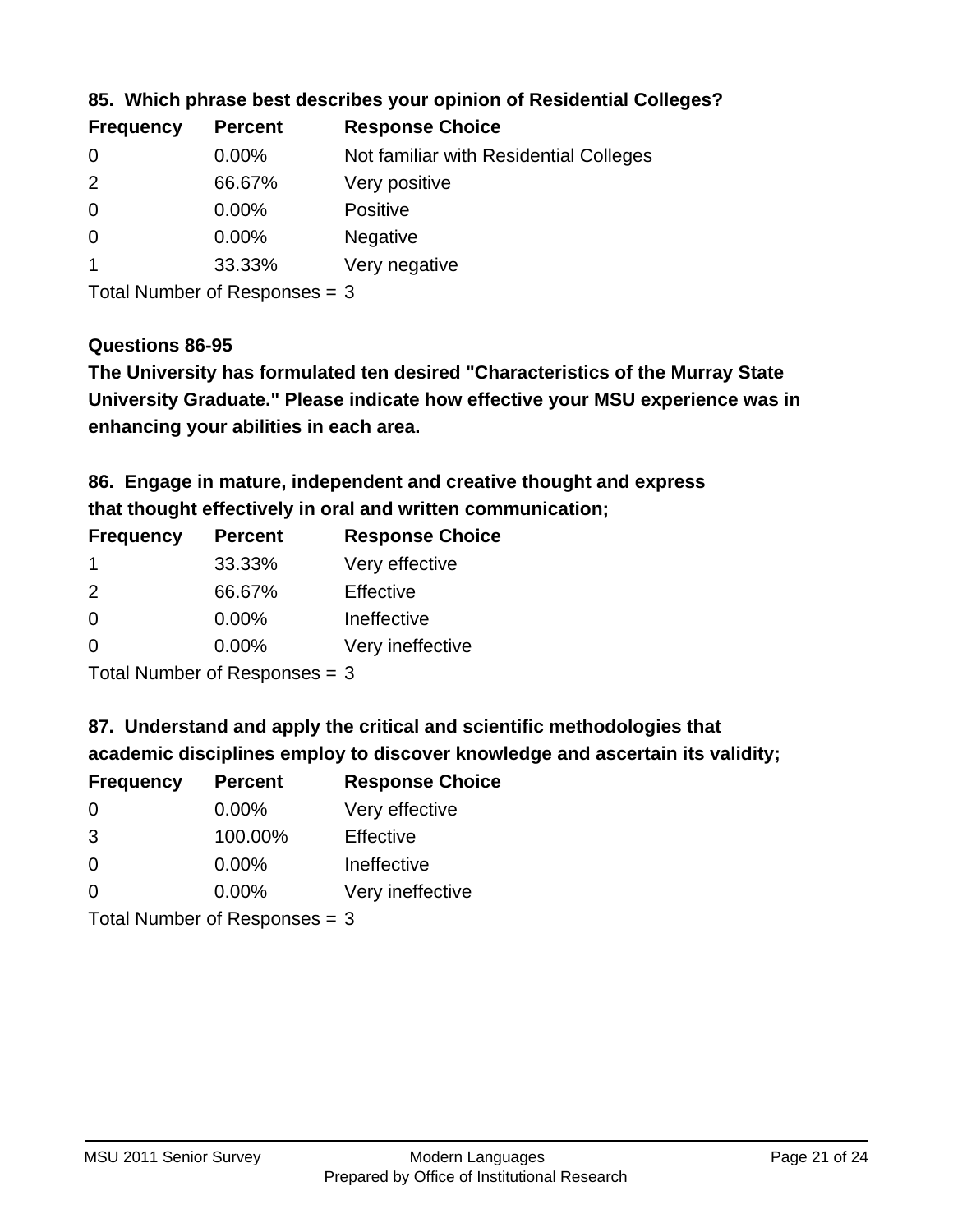## **88. Apply sound standards of information gathering, analysis and evaluation to reach logical decisions;**

| <b>Frequency</b>        | <b>Percent</b> | <b>Response Choice</b> |
|-------------------------|----------------|------------------------|
| $\Omega$                | $0.00\%$       | Very effective         |
| $\mathcal{P}$           | 66.67%         | Effective              |
| $\overline{\mathbf{1}}$ | 33.33%         | Ineffective            |
| $\Omega$                | $0.00\%$       | Very ineffective       |
|                         |                |                        |

Total Number of Responses = 3

## **89. Understand the roles and applications of science and technology in the solution of the problems of a changing world;**

| <b>Frequency</b>                         | <b>Percent</b> | <b>Response Choice</b> |
|------------------------------------------|----------------|------------------------|
| $\Omega$                                 | $0.00\%$       | Very effective         |
| $\mathcal{P}$                            | 66.67%         | Effective              |
| $\overline{\mathbf{1}}$                  | 33.33%         | Ineffective            |
| $\Omega$                                 | 0.00%          | Very ineffective       |
| $T$ at all Message and $D$ are a serious |                |                        |

Total Number of Responses = 3

# **90. Demonstrate a critical understanding of the world's historical, literary, philosophical, and artistic traditions;**

| <b>Frequency</b>           | <b>Percent</b> | <b>Response Choice</b> |
|----------------------------|----------------|------------------------|
| $\Omega$                   | $0.00\%$       | Very effective         |
| 3                          | 100.00%        | Effective              |
| $\Omega$                   | $0.00\%$       | Ineffective            |
| $\Omega$                   | 0.00%          | Very ineffective       |
| Tetal Number of Desperance |                |                        |

Total Number of Responses = 3

# **91. Understand the dynamics of cultural diversity, of competing economic and political systems, and of complex moral and ethical issues;**

| <b>Frequency</b>                | <b>Percent</b> | <b>Response Choice</b> |
|---------------------------------|----------------|------------------------|
| -1                              | 33.33%         | Very effective         |
| 2                               | 66.67%         | Effective              |
| $\Omega$                        | 0.00%          | Ineffective            |
| $\Omega$                        | $0.00\%$       | Very ineffective       |
| Total Number of Responses = $3$ |                |                        |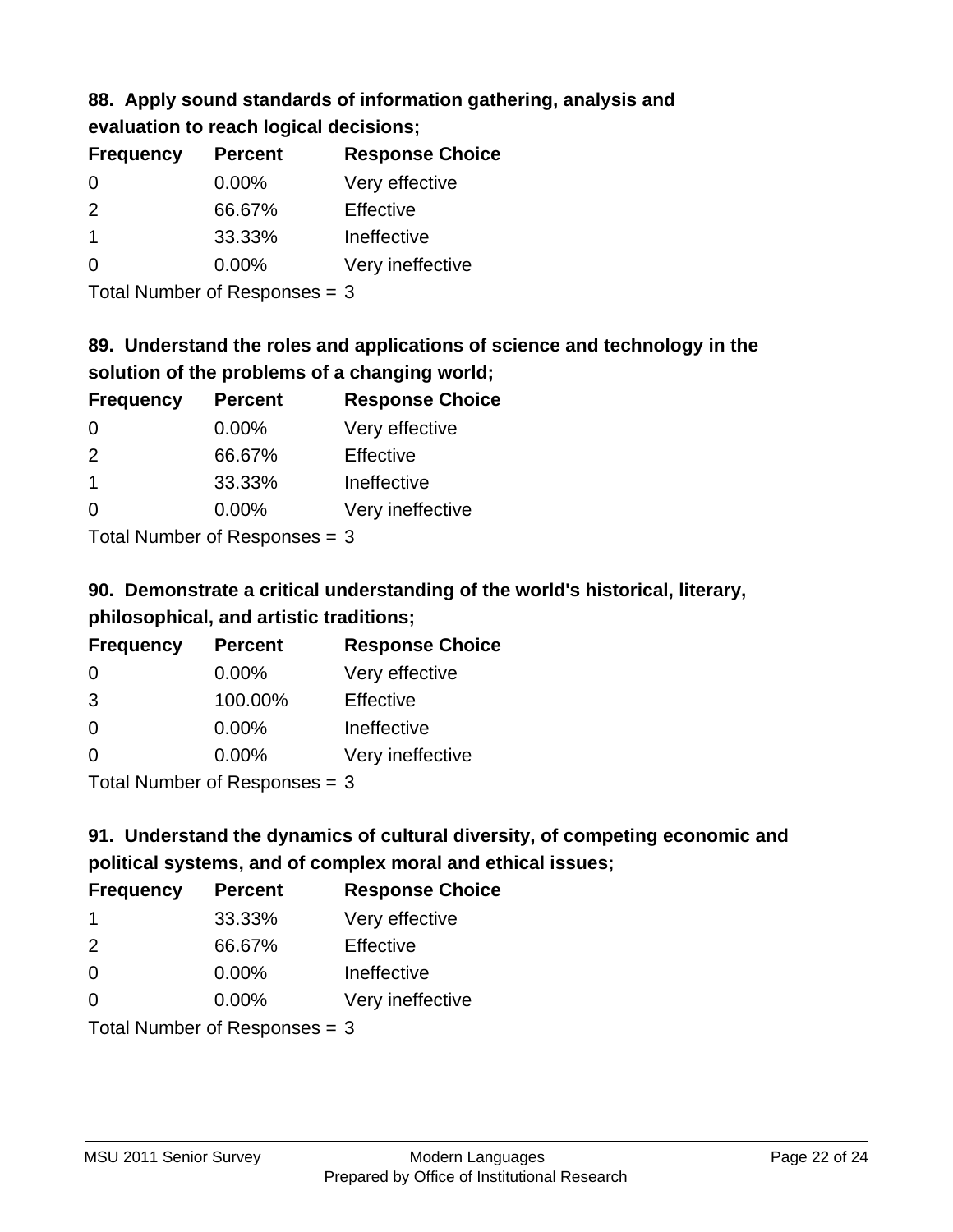## **92. Understand the nature of and engage in ethical behavior and**

**responsible citizenship;**

| <b>Percent</b> | <b>Response Choice</b> |
|----------------|------------------------|
| 33.33%         | Very effective         |
| 33.33%         | Effective              |
| 33.33%         | Ineffective            |
| $0.00\%$       | Very ineffective       |
|                |                        |

Total Number of Responses = 3

# **93. Understand the importance of the behaviors necessary to maintain a healthy lifestyle;**

| <b>Frequency</b> | <b>Percent</b>            | <b>Response Choice</b> |
|------------------|---------------------------|------------------------|
|                  | 33.33%                    | Very effective         |
| -1               | 33.33%                    | Effective              |
| -1               | 33.33%                    | Ineffective            |
| $\Omega$         | 0.00%                     | Very ineffective       |
|                  | Total Number of Deepenses |                        |

Total Number of Responses = 3

## **94. Demonstrate mastery of a chosen field of study; and**

| <b>Frequency</b> | <b>Percent</b> | <b>Response Choice</b> |
|------------------|----------------|------------------------|
|                  | 33.33%         | Very effective         |
|                  | 33.33%         | Effective              |
|                  | 33.33%         | Ineffective            |
| 0                | $0.00\%$       | Very ineffective       |
|                  |                |                        |

Total Number of Responses = 3

## **95. Value intellectual pursuit and continuous learning in a changing world.**

| <b>Frequency</b> | <b>Percent</b> | <b>Response Choice</b> |
|------------------|----------------|------------------------|
|                  | 33.33%         | Very effective         |
|                  | 33.33%         | Effective              |
|                  | 33.33%         | Ineffective            |
| ∩                | 0.00%          | Very ineffective       |
|                  |                |                        |